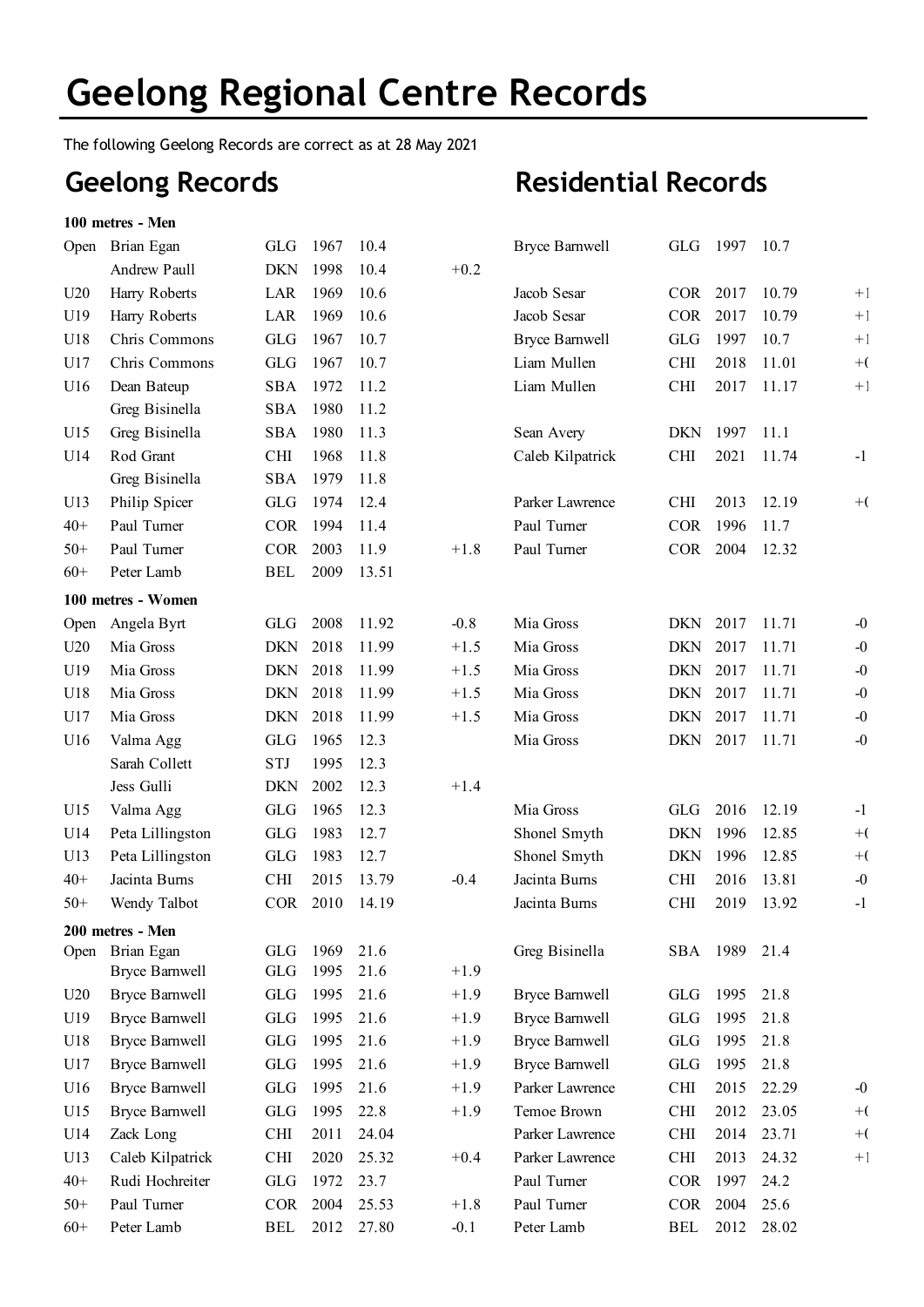### **Geelong Records**

#### **200 metres - Women**

| Open  | Mia Gross             | DKN        | 2018           | 24.25 | $+1.9$ | Mia Gross             | DKN        | 2018 | 23.75 | $+$ ( |
|-------|-----------------------|------------|----------------|-------|--------|-----------------------|------------|------|-------|-------|
| U20   | Mia Gross             | <b>DKN</b> | 2018           | 24.25 | $+1.9$ | Mia Gross             | <b>DKN</b> | 2018 | 23.75 | $+$ ( |
| U19   | Mia Gross             | <b>DKN</b> | 2018           | 24.25 | $+1.9$ | Mia Gross             | <b>DKN</b> | 2018 | 23.75 | $+$ ( |
| U18   | Mia Gross             | <b>DKN</b> | 2018           | 24.25 | $+1.9$ | Mia Gross             | <b>DKN</b> | 2018 | 23.75 | $+$ ( |
| U17   | Mia Gross             | <b>DKN</b> | 2018           | 24.25 | $+1.9$ | Mia Gross             | <b>DKN</b> | 2018 | 23.75 | $+$ ( |
| U16   | Mia Gross             | GLG        | 2016           | 24.76 | $+0.2$ | Mia Gross             | <b>DKN</b> | 2017 | 23.83 | $+$ ( |
| U15   | Mia Gross             | <b>GLG</b> | 2016           | 24.76 | $+0.2$ | Mia Gross             | <b>GLG</b> | 2016 | 24.27 | $+1$  |
| U14   | Peta Lillingston      | GLG        | 1984           | 26.0  |        | Shonel Smyth          | <b>DKN</b> | 1996 | 25.49 | $+1$  |
|       | Vanessa Lawler        | <b>GLG</b> | 1986           | 26.0  |        |                       |            |      |       |       |
| U13   | Peta Lillingston      | GLG        | 1984           | 26.0  |        | Shonel Smyth          | <b>DKN</b> | 1996 | 25.49 | $+1$  |
| $40+$ | Sherry Gathercole     | <b>COR</b> | 2011           | 29.20 | $+1.7$ | Jacinta Burns         | <b>CHI</b> | 2016 | 28.30 | $+1$  |
| $50+$ | Jacinta Burns         | CHI        | 2020           | 29.87 | $+0.5$ | Jacinta Burns         | <b>CHI</b> | 2019 | 29.37 | $-0$  |
|       | 400 metres - Men      |            |                |       |        |                       |            |      |       |       |
| Open  | <b>Bryce Barnwell</b> | <b>GLG</b> | 1999           | 47.5  |        | Christian Davis       | <b>CHI</b> | 2018 | 46.44 |       |
| U20   | Christian Davis       | <b>COR</b> | 2016           | 48.24 |        | Christian Davis       | <b>CHI</b> | 2018 | 46.44 |       |
| U19   | Christian Davis       | <b>COR</b> | 2016           | 48.55 |        | Christian Davis       | <b>CHI</b> | 2018 | 46.44 |       |
| U18   | Christian Davis       | <b>COR</b> | 2016           | 48.55 |        | <b>Bryce Barnwell</b> | <b>GLG</b> | 1999 | 47.06 |       |
| U17   | Peter Williams        | <b>GLG</b> | 1990           | 48.8  |        | Parker Lawrence       | <b>CHI</b> | 2016 | 48.45 |       |
| U16   | David Clarke          | <b>DKN</b> | 1995           | 49.8  |        | Parker Lawrence       | <b>CHI</b> | 2016 | 49.07 |       |
| U15   | Nick O'Brien          | <b>CHI</b> | 2017           | 51.40 |        | Parker Lawrence       | <b>CHI</b> | 2015 | 49.53 |       |
| U14   | Caleb Kilpatrick      | <b>CHI</b> | 2021           | 51.78 |        | Caleb Kilpatrick      | <b>CHI</b> | 2021 | 51.62 |       |
| U13   | J. Harbison           | <b>GLG</b> | 1973           | 57.4  |        | Caleb Kilpatrick      | <b>CHI</b> | 2020 | 54.82 |       |
| $40+$ | Shane Ezard           | <b>DKN</b> | 2016           | 52.24 |        | Darren Richards       | <b>CHI</b> | 2013 | 57.77 |       |
| $50+$ | Peter Lamb            | <b>BEL</b> | 2002           | 56.7  |        | Peter Lamb            | <b>BEL</b> | 2001 | 56.38 |       |
| $60+$ | Peter Lamb            | <b>BEL</b> | 2009           | 60.30 |        | Peter Lamb            | <b>BEL</b> | 2010 | 59.34 |       |
|       | 400 metres - Women    |            |                |       |        |                       |            |      |       |       |
| Open  | Jess Gulli            | <b>DKN</b> | 2011           | 55.0  |        | Jess Gulli            | <b>DKN</b> | 2015 | 53.22 |       |
| U20   | Mia Gross             | <b>DKN</b> | 2017           | 55.45 |        | Mia Gross             | <b>DKN</b> | 2017 | 54.08 |       |
| U19   | Mia Gross             | <b>DKN</b> | 2017           | 55.45 |        | Mia Gross             | <b>DKN</b> | 2017 | 54.08 |       |
| U18   | Mia Gross             |            | DKN 2017 55.45 |       |        | Mia Gross             | DKN 2017   |      | 54.08 |       |
| U17   | Mia Gross             | DKN        | 2017           | 55.45 |        | Mia Gross             | DKN 2017   |      | 54.08 |       |
| U16   | Mia Gross             | <b>DKN</b> | 2017           | 55.45 |        | Mia Gross             | DKN        | 2017 | 54.08 |       |
| U15   | Mia Gross             | GLG        | 2016           | 56.44 |        | Georgie Clarke        | <b>DKN</b> | 1999 | 55.29 |       |
| U14   | Allison Coleman       | <b>DKN</b> | 1997           | 57.6  |        | Klara Dess            | GLG        | 2014 | 57.65 |       |
| U13   | Emily Fyffe           | <b>CHI</b> | 2008           | 62.6  |        | Vanessa Lawler        | GLG        | 1986 | 59.6  |       |
| $40+$ | Sharon Pedersen       | <b>CHI</b> | 2013           | 63.98 |        | S. Pedersen-Jones     | <b>CHI</b> | 2013 | 63.81 |       |
| $50+$ | Jacinta Burns         | <b>CHI</b> | 2021           | 74.74 |        | Cathy Orelli          | CHI        | 2012 | 74.60 |       |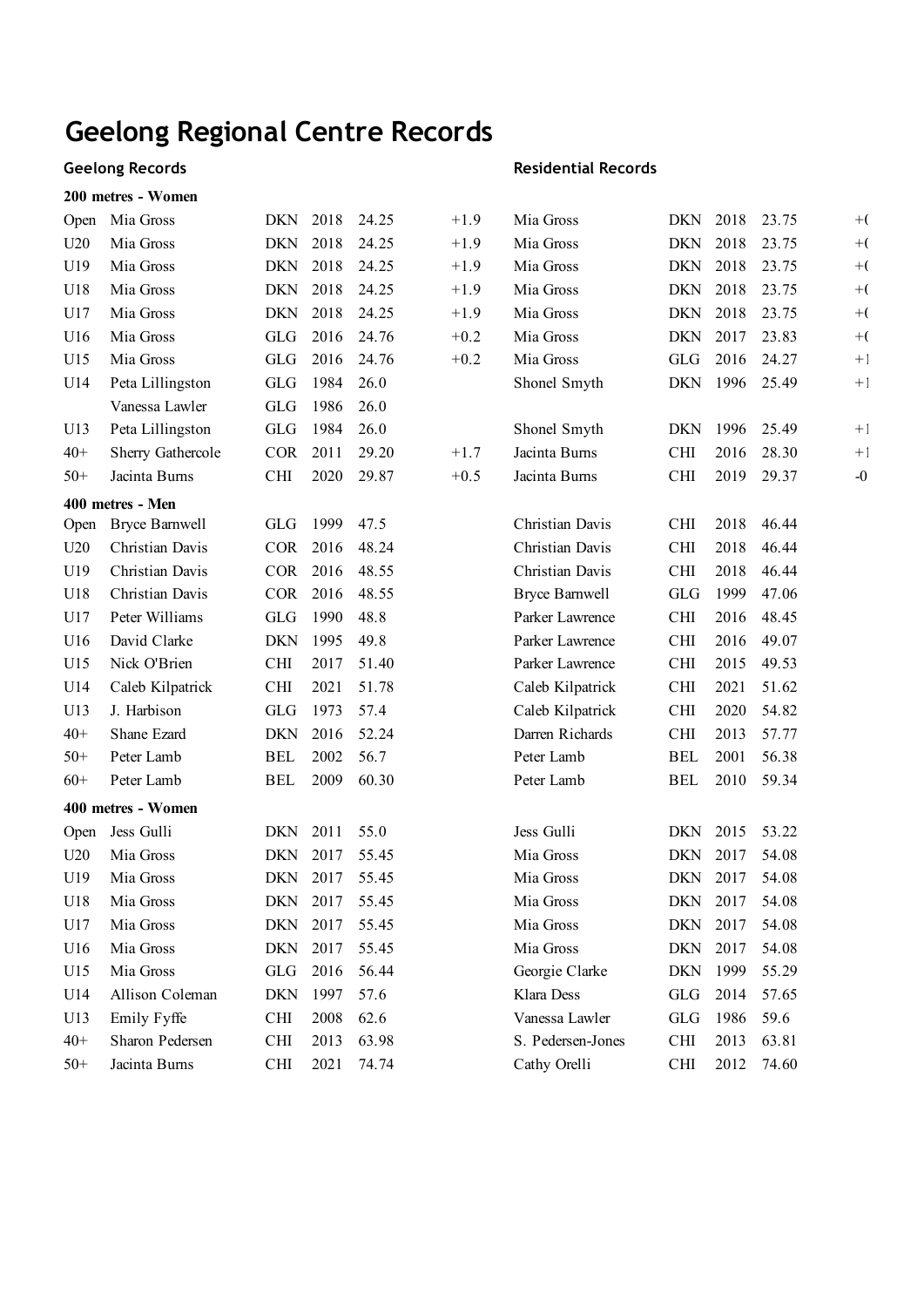### **Geelong Records 800 metres - Men**

| Open  | Christian Davis    | <b>CHI</b> | 2018 | 1:49.78 | Paul Byrne      | <b>DKN</b> | 1995 | 1:45.91 |
|-------|--------------------|------------|------|---------|-----------------|------------|------|---------|
| U20   | Christian Davis    | <b>CHI</b> | 2018 | 1:49.78 | Paul Byrne      | <b>DKN</b> | 1995 | 1:45.91 |
| U19   | Christian Davis    | <b>CHI</b> | 2018 | 1:49.78 | Paul Byrne      | <b>DKN</b> | 1994 | 1:47.21 |
| U18   | Paul Byrne         | <b>DKN</b> | 1993 | 1:50.2  | Paul Byrne      | <b>DKN</b> | 1994 | 1:47.21 |
| U17   | Andrew Lambart     | <b>GLG</b> | 1990 | 1:56.3  | Andrew Lambart  | <b>GLG</b> | 1990 | 1:52.10 |
|       | Michael Henderson  | <b>GLG</b> | 1995 | 1:56.3  |                 |            |      |         |
| U16   | Andrew Lambart     | <b>GLG</b> | 1990 | 1:56.3  | David Clarke    | <b>DKN</b> | 1996 | 1:53.91 |
| U15   | Paul Byrne         | <b>DKN</b> | 1991 | 2:02.7  | Paul Byrne      | <b>DKN</b> | 1990 | 2:00.80 |
| U14   | Jackson Unthank    | <b>BEL</b> | 2021 | 2:08.48 | Nick O'Brien    | <b>CHI</b> | 2016 | 2:02.33 |
| U13   | Paul Byrne         | <b>DKN</b> | 1988 | 2:12.9  | Paul Byrne      | <b>DKN</b> | 1988 | 2:08.21 |
| $40+$ | Sandi Morrison     | <b>BEL</b> | 1995 | 2:00.0  | Peter Lamb      | <b>BEL</b> | 1990 | 2:04.00 |
| $50+$ | John Moore         | <b>STJ</b> | 2001 | 2:10.1  | Russell Johnson | <b>COR</b> | 2015 | 2:37.11 |
| $60+$ | Peter Lamb         | <b>BEL</b> | 2009 | 2:30.67 | Peter Lamb      | <b>BEL</b> | 2010 | 2:28.37 |
|       | 800 metres - Women |            |      |         |                 |            |      |         |
| Open  | Eliza Curnow       | <b>DKN</b> | 2013 | 2:08.04 | Georgie Clarke  | <b>DKN</b> | 1999 | 2:02.49 |
| U20   | Elizabeth Pettit   | <b>DKN</b> | 1997 | 2:08.7  | Georgie Clarke  | <b>DKN</b> | 1999 | 2:02.49 |
| U19   | Elizabeth Pettit   | <b>DKN</b> | 1997 | 2:08.7  | Georgie Clarke  | <b>DKN</b> | 1999 | 2:02.49 |
| U18   | Claudia Verstraten | <b>CHI</b> | 2013 | 2:09.25 | Georgie Clarke  | <b>DKN</b> | 1999 | 2:02.49 |
| U17   | Claudia Verstraten | <b>CHI</b> | 2013 | 2:09.25 | Georgie Clarke  | <b>DKN</b> | 1999 | 2:02.49 |
| U16   | Cathy Prior        | <b>DKN</b> | 1994 | 2:12.13 | Georgie Clarke  | <b>DKN</b> | 1999 | 2:02.49 |
| U15   | Cathy Prior        | <b>BEL</b> | 1994 | 2:14.0  | Georgie Clarke  | <b>DKN</b> | 1999 | 2:02.49 |
| U14   | Georgie Clarke     | <b>DKN</b> | 1996 | 2:14.4  | Georgie Clarke  | <b>DKN</b> | 1998 | 2:06.92 |
| U13   | Georgie Clarke     | <b>CHI</b> | 1996 | 2:14.4  | Georgie Clarke  | <b>DKN</b> | 1996 | 2:12.71 |
| $40+$ | S. Pedersen-Jones  | <b>CHI</b> | 2012 | 2:24.94 | Sharon Pedersen | <b>CHI</b> | 2018 | 2:26.90 |
| $50+$ | Susan Howell       | <b>CHI</b> | 2020 | 2:44.36 | Susan Howell    | <b>CHI</b> | 2018 | 2:39.65 |
|       | 1500 metres - Men  |            |      |         |                 |            |      |         |
| Open  | Isaac Hockey       | <b>CHI</b> | 2015 | 3:46.2  | Darren Lynch    | <b>DKN</b> | 1996 | 3:39.32 |
| U20   | Isaac Hockey       | <b>CHI</b> | 2015 | 3:46.2  | Craig Mottram   | <b>DKN</b> | 1999 | 3:43.88 |
| U19   | Isaac Hockey       | <b>CHI</b> | 2015 | 3:46.2  | Craig Mottram   | <b>DKN</b> | 1999 | 3:43.88 |
| U18   | Paul Byrne         | <b>DKN</b> | 1993 | 3:55.0  | Isaac Hockey    | CНI        | 2015 | 3:47.5  |
| U17   | Matthew Prior      | DKN        | 1994 | 4:03.6  | Tim Clarke      | DKN        | 1999 | 3:51.70 |
| U16   | Matthew Prior      | <b>BEL</b> | 1991 | 4:10.7  | Tim Clarke      | <b>DKN</b> | 1998 | 4:01.52 |
| U15   | Matthew Prior      | <b>BEL</b> | 1991 | 4:10.7  | Matthew Prior   | <b>BEL</b> | 1992 | 4:11.52 |
| U14   | Tyson Mahon        | <b>DKN</b> | 1999 | 4:15.8  | Matthew Prior   | <b>BEL</b> | 1990 | 4:21.70 |
| U13   | Matthew Prior      | <b>BEL</b> | 1990 | 4:34.1  | Paul Byrne      | <b>DKN</b> | 1988 | 4:26.03 |
| $40+$ | Sandi Morrison     | <b>BEL</b> | 1998 | 4:08.0  | Russell Johnson | <b>SBA</b> | 2000 | 4:28.80 |
| $50+$ | Mike McAvoy        | LAR        | 1989 | 4:34.5  | Russell Johnson | <b>COR</b> | 2004 | 4:42.65 |
| $60+$ | Russell Johnson    | <b>COR</b> | 2013 | 5:18.38 | Russell Johnson | COR        | 2013 | 5:21.6  |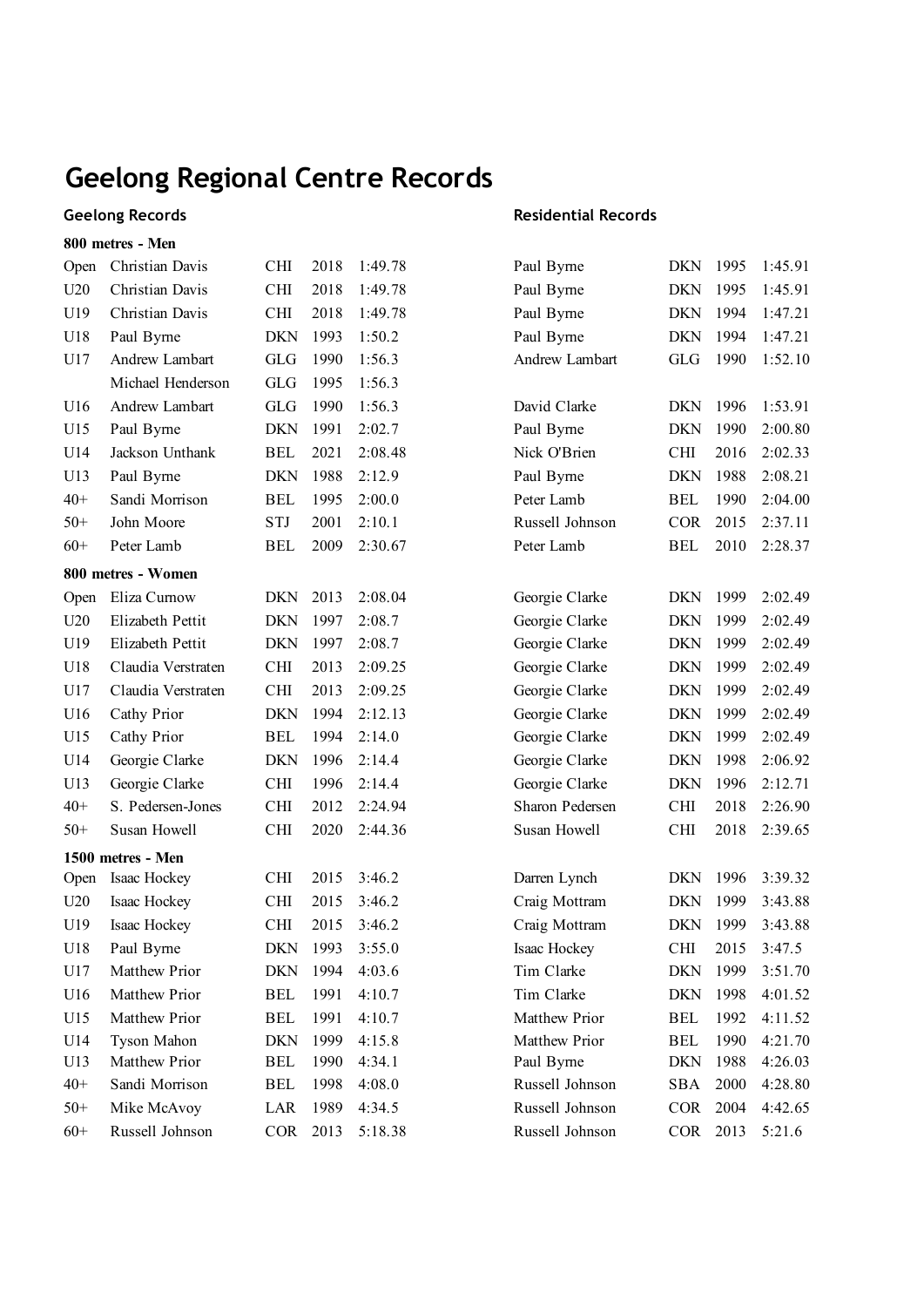#### **Geelong Records**

### **1500 metres - Women**

| Open  | Coreena Cleland      | <b>DKN</b> | 2013 | 4:21.53  | Georgie Clarke    | <b>DKN</b> | 1999 | 4:17.53  |
|-------|----------------------|------------|------|----------|-------------------|------------|------|----------|
| U20   | Corrin Demeo         | <b>CHI</b> | 2013 | 4:29.61  | Georgie Clarke    | <b>DKN</b> | 1999 | 4:17.53  |
| U19   | Corrin Demeo         | <b>CHI</b> | 2013 | 4:29.61  | Georgie Clarke    | <b>DKN</b> | 1999 | 4:17.53  |
| U18   | Corrin Demeo         | <b>CHI</b> | 2013 | 4:29.61  | Georgie Clarke    | <b>DKN</b> | 1999 | 4:17.53  |
| U17   | Corrin Demeo         | <b>CHI</b> | 2013 | 4:29.61  | Georgie Clarke    | <b>DKN</b> | 1999 | 4:17.53  |
| U16   | Corrin Demeo         | <b>CHI</b> | 2013 | 4:29.61  | Georgie Clarke    | <b>DKN</b> | 1999 | 4:17.53  |
| U15   | Georgie Clarke       | <b>DKN</b> | 1996 | 4:30.3   | Georgie Clarke    | <b>DKN</b> | 1999 | 4:17.53  |
| U14   | Georgie Clarke       | <b>DKN</b> | 1996 | 4:30.3   | Georgie Clarke    | <b>DKN</b> | 1998 | 4:22.74  |
| U13   | Georgie Clarke       | <b>DKN</b> | 1996 | 4:30.3   | Georgie Clarke    | <b>DKN</b> | 1996 | 4:34.53  |
| $40+$ | S. Pedersen-Jones    | <b>CHI</b> | 2012 | 4:56.36  | S. Pedersen-Jones | <b>CHI</b> | 2012 | 4:52.9   |
| $50+$ | Susan Howell         | <b>CHI</b> | 2020 | 5:34.16  | Susan Howell      | CHI        | 2018 | 5:26.01  |
|       | 3000 metres - Men    |            |      |          |                   |            |      |          |
| Open  | Lee Troop            | <b>CHI</b> | 2002 | 8:05.37  | Lee Troop         | CHI        | 1999 | 7:41.78  |
| U20   | Lee Troop            | <b>CHI</b> | 1991 | 8:31.1   | Craig Mottram     | <b>DKN</b> | 1999 | 8:02.77  |
| U19   | Lee Troop            | <b>CHI</b> | 1991 | 8:31.1   | Craig Mottram     | <b>DKN</b> | 1999 | 8:02.77  |
| U18   | Anthony Hill         | <b>COR</b> | 1989 | 8:40.2   | Craig Mottram     | <b>DKN</b> | 1999 | 8:02.77  |
| U17   | Noel Steele          | LAR        | 1968 | 8:56.2   | Rohan Perrott     | <b>COR</b> | 1987 | 8:07.43  |
| U16   | Andre Prutey         | <b>BEL</b> | 1980 | 9:05.8   | Isaac Hockey      | CHI        | 2013 | 8:57.00  |
| U15   | Matthew Prior        | <b>BEL</b> | 1991 | 9:22.1   | Matthew Prior     | <b>BEL</b> | 1992 | 9:04.28  |
| U14   | Tyson Mahon          | <b>BEL</b> | 1990 | 9:23.9   | Isaac Hockey      | CHI        | 2011 | 9:33.06  |
| U13   | Matthew Prior        | <b>BEL</b> | 1990 | 9:42.2   | Matthew Prior     | <b>BEL</b> | 1990 | 9:57.40  |
| $40+$ | Russell Johnson      | <b>SBA</b> | 1996 | 9:27.2   | Grant Simpson     | <b>BEL</b> | 2018 | 9:17.03  |
| $50+$ | Mike McAvoy          | LAR        | 1989 | 9:54.4   | Russell Johnson   | <b>COR</b> | 2003 | 10:01.90 |
| $60+$ | Russell Johnson      | <b>COR</b> | 2013 | 11:26.47 | Russell Johnson   | <b>COR</b> | 2014 | 11:40.70 |
|       | 3000 metres - Women  |            |      |          |                   |            |      |          |
| Open  | Kylie Porter         | <b>COR</b> | 1994 | 9:50.1   | Kylie Porter      | <b>COR</b> | 1994 | 9:43.63  |
| U20   | Corrin Demeo         | <b>CHI</b> | 2014 | 9:55.57  | Olivia Hobbs      | <b>CHI</b> | 2018 | 9:48.48  |
| U19   | Corrin Demeo         | <b>CHI</b> | 2014 | 9:55.57  | Olivia Hobbs      | <b>CHI</b> | 2018 | 9:48.48  |
| U18   | Corrin Demeo         | <b>CHI</b> | 2014 | 9:55.57  | Megan Dickson     | CHI        | 2018 | 9:51.5h  |
| U17   | Corrin Demeo         | <b>CHI</b> | 2014 | 9:55.57  | Megan Dickson     | CHI        | 2018 | 9:51.5h  |
| U16   | Corrin Demeo         | <b>CHI</b> | 2013 | 9:57.39  | Megan Dickson     | <b>CHI</b> | 2018 | 9:51.5h  |
| U15   | Corrin Demeo         | <b>CHI</b> | 2013 | 9:57.39  | Megan Dickson     | <b>CHI</b> | 2018 | 9:54.59  |
| U14   | Cathy Prior          | <b>BEL</b> | 1991 | 10:48.6  | Megan Dickson     | <b>CHI</b> | 2018 | 10:02.39 |
| U13   | Cathy Prior          | <b>BEL</b> | 1991 | 10:48.6  | Corrin Demeo      | <b>CHI</b> | 2011 | 10:38.18 |
| $40+$ | Sharon Pedersen      | <b>CHI</b> | 2014 | 10:55.74 | Tracie Dekleva    | CHI        | 2016 | 11:04.80 |
| $50+$ | Susan Howell         | <b>CHI</b> | 2020 | 12:11.49 | Not Claimed       |            |      |          |
|       | 5000 metres - Men    |            |      |          |                   |            |      |          |
| Open  | Lee Troop            | <b>CHI</b> | 1991 | 13:36.90 | Lee Troop         | <b>CHI</b> | 1999 | 13:14.82 |
|       |                      |            |      |          |                   |            |      |          |
| U20   | <b>Russell Doney</b> | <b>WRB</b> | 1966 | 15:14.0  | Mark Tucker       | <b>GLG</b> | 1998 | 14:34.2  |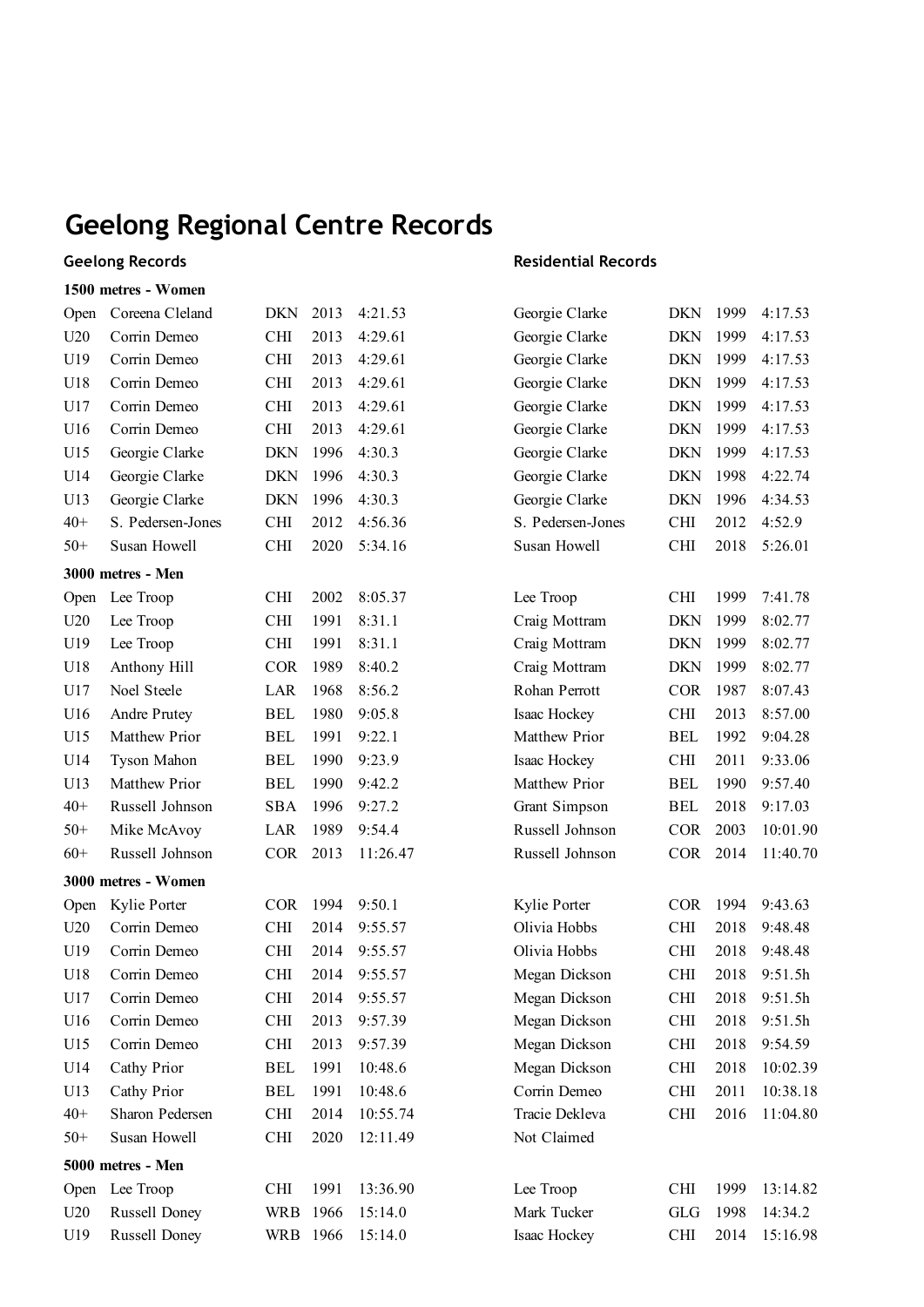| U18   | Noel Steele      |            |      | LAR 1968 15:24.2 | Isaac Hockey    | <b>CHI</b> |      | 2014 15:16.98     |
|-------|------------------|------------|------|------------------|-----------------|------------|------|-------------------|
| U17   | Noel Steele      | LAR        | 1968 | 15:24.2          | Isaac Hockey    | <b>CHI</b> | 2014 | 15:16.98          |
| U16   | Darren Robertson | COR 1976   |      | 16:09.6          | Josh Berry      |            |      | DKN 2018 15:39.18 |
| $40+$ | Russell Johnson  | SBA 1997   |      | 16:24.6          | Grant Simpson   | BEL.       |      | 2018 15:48.44     |
| $50+$ | Phil Shay        | <b>CHI</b> | 2010 | 17:49.65         | Russell Johnson | COR-       | 2004 | 17:38.7           |
| $60+$ | Russell Johnson  | COR.       | 2013 | 20:08.43         | Russell Johnson | COR        | 2013 | 20:22.90          |

### **Geelong Records**

#### **5000 metres - Women**

| Open  | Olivia Hobbs             | <b>CHI</b> | 2018 | 16:54.65   | Ellie Pashley     | DKN        | 2021 | 16:03.75 |
|-------|--------------------------|------------|------|------------|-------------------|------------|------|----------|
| U20   | Olivia Hobbs             | <b>CHI</b> | 2018 | 16:54.65   | Olivia Hobbs      | CHI        | 2018 | 17:10.73 |
| U19   | Olivia Hobbs             | <b>CHI</b> | 2018 | 16:54.65   | Olivia Hobbs      | <b>CHI</b> | 2018 | 17:10.73 |
| U18   | Olivia Hobbs             | <b>CHI</b> | 2018 | 16:54.65   | Olivia Hobbs      | <b>CHI</b> | 2018 | 17:10.73 |
| U17   | Not Claimed              |            |      |            | Olivia Hobbs      | <b>CHI</b> | 2017 | 17:53.75 |
| $40+$ | Tracie Dekleva           | <b>CHI</b> | 2017 | 18:46.75   | Sharon Pedersen   | CHI        | 2014 | 19:01.5  |
| $50+$ | Patricia Galvin          | <b>BEL</b> | 2009 | 20:15.58   | Susan Howell      | <b>CHI</b> | 2016 | 20:27.01 |
|       | 10,000 metres - Men      |            |      |            |                   |            |      |          |
| Open  | Glenn Henry              | <b>STJ</b> | 1983 | 29:55.3    | Lee Troop         | <b>CHI</b> | 2002 | 28:03.01 |
| U20   | Russell Doney            | <b>WRB</b> | 1966 | 31:45.0    | Mark Tucker       | <b>GLG</b> | 1999 | 32:31.93 |
| U19   | <b>Russell Doney</b>     | <b>WRB</b> | 1966 | 31:45.0    | Russell Dmytrenko | <b>GLG</b> | 1997 | 35:40.0  |
| U18   | Darren Robertson         | <b>COR</b> | 1979 | 32:55.2    | Shane Russell     | <b>GLG</b> | 1993 | 44:57.8  |
| U17   | Darren Robertson         | <b>COR</b> | 1979 | 32:55.2    | Shane Russell     | <b>GLG</b> | 1993 | 44:57.8  |
| $40+$ | Russell Johnson          | <b>COR</b> | 1996 | 33:47.4    | Russell Johnson   | <b>COR</b> | 1999 | 33:52.06 |
| $50+$ | Phillip Shay             | <b>CHI</b> | 2009 | 37:25.53   | Russell Johnson   | <b>COR</b> | 2004 | 36:23.32 |
| $60+$ | Russell Johnson          | <b>COR</b> | 2013 | 41:57.9    | Russell Johnson   | COR        | 2014 | 43:04.45 |
|       | 10,000 metres - Women    |            |      |            |                   |            |      |          |
| Open  | <b>Brooke Williams</b>   | <b>CHI</b> | 2013 | 35:36.69   | Ellie Pashley     | DKN        | 2019 | 31:43.51 |
| U20   | G. Rupert-Allen          | <b>CHI</b> | 2013 | 42:57.2    | Not Claimed       |            |      |          |
| $40+$ | Not Claimed              |            |      |            | Not Claimed       |            |      |          |
| $50+$ | Kate Schlicht            | <b>CHI</b> | 2013 | 47:12.92   | Not Claimed       |            |      |          |
|       | 1 Hour Track Run - Men   |            |      |            |                   |            |      |          |
| Open  | Rowan Walker             | <b>DKN</b> | 2005 | 19,023.00m | Not Claimed       |            |      |          |
| U20   | Simon Gower              | <b>DKN</b> | 1991 | 16,543.60m | Not Claimed       |            |      |          |
| U19   | Simon Gower              | <b>DKN</b> | 1991 | 16,543.60m | Not Claimed       |            |      |          |
| U18   | Simon Gower              | <b>DKN</b> | 1991 | 16,543.60m | Not Claimed       |            |      |          |
| U17   | Simon Gower              | <b>DKN</b> | 1990 | 16,033.08m | Not Claimed       |            |      |          |
| U16   | Josh Baker               | <b>GLG</b> | 1994 | 13,248.00m | Not Claimed       |            |      |          |
| U15   | Josh Baker               | <b>GLG</b> | 1994 | 13,248.00m | Not Claimed       |            |      |          |
| U14   | Jacob Pereira            | <b>BEL</b> | 1991 | 11,776.10m | Not Claimed       |            |      |          |
| $40+$ | David Board              | <b>CHI</b> | 2013 | 16,997.00m | Not Claimed       |            |      |          |
| $50+$ | Russell Johnson          | <b>COR</b> | 2004 | 15,761.40m | Not Claimed       |            |      |          |
| $60+$ | Russell Johnson          | <b>COR</b> | 2014 | 13,811.00m | Not Claimed       |            |      |          |
|       | 1 Hour Track Run - Women |            |      |            |                   |            |      |          |
| Open  | Kylie Porter             | <b>COR</b> | 1994 | 15,890.00m | Not Claimed       |            |      |          |
| U20   | Penny French             | <b>DKN</b> | 1994 | 13,118.00m | Not Claimed       |            |      |          |
| U19   | Penny French             | <b>DKN</b> | 1994 | 13,118.00m | Not Claimed       |            |      |          |
| U18   | Penny French             | <b>DKN</b> | 1994 | 13,118.00m | Not Claimed       |            |      |          |
|       |                          |            |      |            |                   |            |      |          |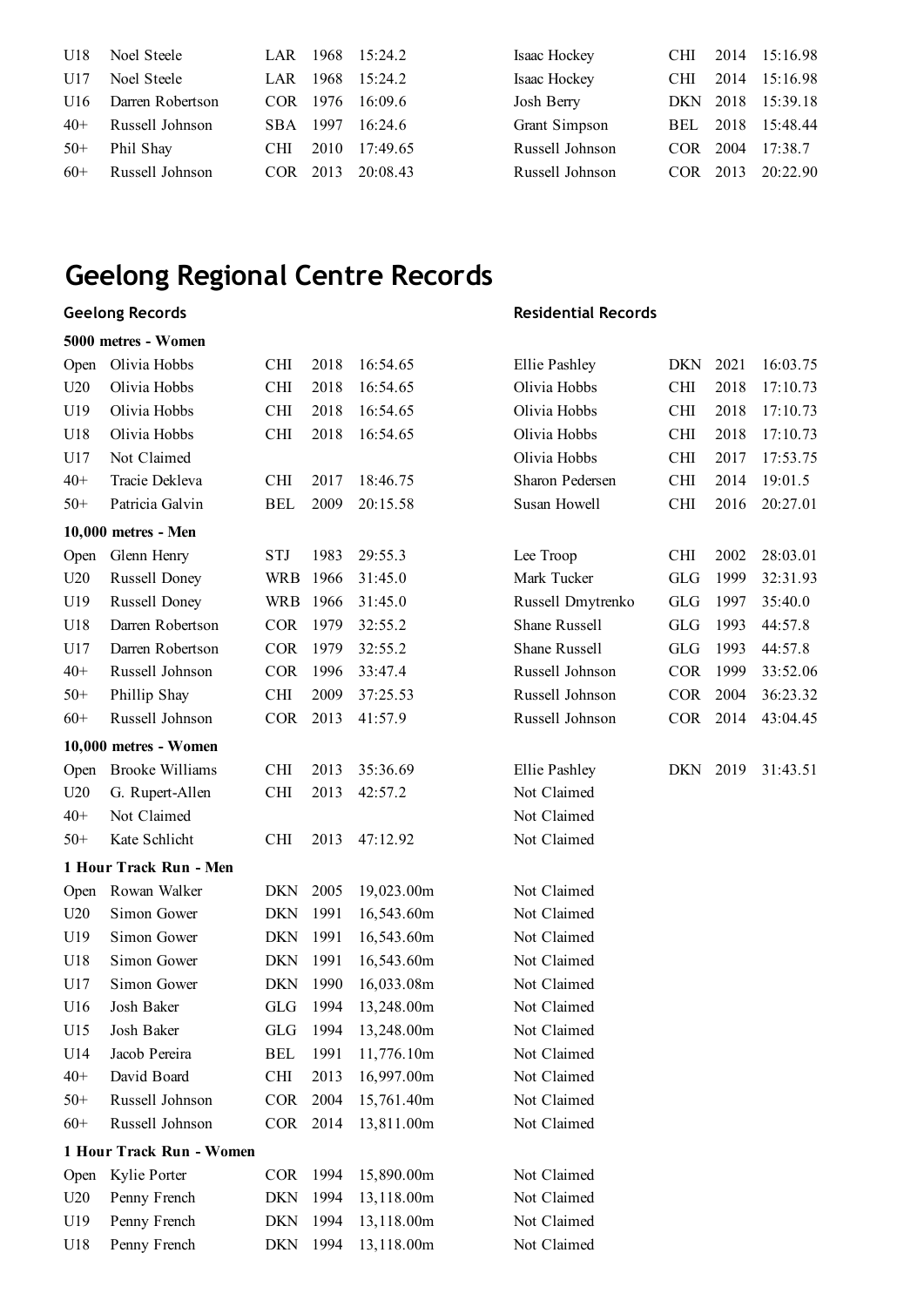| U17   | Penny French              | DKN.       | 1994 | 13,118.00m |        | Not Claimed     |            |      |       |
|-------|---------------------------|------------|------|------------|--------|-----------------|------------|------|-------|
| U16   | Amy Sawyer                | <b>DKN</b> | 1994 | 7,622.00m  |        | Not Claimed     |            |      |       |
| $40+$ | Sharon Hockley            | CHI.       | 2012 | 12,020.00m |        | Not Claimed     |            |      |       |
| $50+$ | Not Claimed               |            |      |            |        | Not Claimed     |            |      |       |
|       | 80 metres Hurdles - Women |            |      |            |        |                 |            |      |       |
| U14   | Jess Gulli                | DKN.       | 2002 | 12.5       |        | Jess Gulli      | DKN.       | 2001 | 12.76 |
| U13   | Tracy Ballans             | <b>COR</b> | 1982 | 14.3       |        | Leah Krippl     | <b>CHI</b> | 2014 | 14.71 |
| $40+$ | S. Pedersen-Jones         | <b>CHI</b> | 2013 | 14.22      | $+0.6$ | Sharon Pedersen | <b>CHI</b> | 2014 | 14.72 |
|       |                           |            |      |            |        |                 |            |      |       |

### **Geelong Records**

|       | 90 metres Hurdles - Men    |            |      |       |        |                       |            |      |       |      |
|-------|----------------------------|------------|------|-------|--------|-----------------------|------------|------|-------|------|
| U14   | Jordan Carruthers          | <b>CHI</b> | 2007 | 13.3  |        | Andrew Galtry         | DKN        | 1995 | 13.54 |      |
| U13   | Ian Frigerio               | <b>SBA</b> | 1969 | 16.9  |        | Zander Zurawel        | <b>CHI</b> | 2021 | 14.90 | $-0$ |
|       | 90 metres Hurdles - Women  |            |      |       |        |                       |            |      |       |      |
| U16   | Jess Gulli                 | <b>DKN</b> | 2002 | 13.2  |        | Jess Gulli            | <b>DKN</b> | 2003 | 12.91 |      |
| U15   | Tessa Consedine            | <b>CHI</b> | 2009 | 14.12 |        | Jess Gulli            | <b>DKN</b> | 2002 | 13.16 |      |
|       | 100 metres Hurdles - Men   |            |      |       |        |                       |            |      |       |      |
| U16   | Sean Avery                 | <b>DKN</b> | 1998 | 13.9  |        | <b>Anthony Mackus</b> | <b>GLG</b> | 2007 | 14.35 |      |
| U15   | Massimo Pantano            | <b>CHI</b> | 2021 | 14.18 | $+0.3$ | Massimo Pantano       | <b>CHI</b> | 2021 | 14.01 | $+1$ |
| $50+$ | Al McLean                  | <b>DKN</b> | 1992 | 16.8  |        | Al McLean             | <b>DKN</b> | 1992 | 16.5  |      |
| $60+$ | John Bumford               | <b>CHI</b> | 2007 | 20.2  |        | John Bumford          | <b>CHI</b> | 2008 | 19.73 |      |
|       | 100 metres Hurdles - Women |            |      |       |        |                       |            |      |       |      |
| Open  | Peggy Dew                  | <b>SBA</b> | 1972 | 15.3  |        | Abbey Badrock         | <b>CHI</b> | 2017 | 14.91 |      |
| U20   | Peggy Dew                  | <b>SBA</b> | 1972 | 15.3  |        | Abbey Badrock         | <b>CHI</b> | 2017 | 14.91 |      |
| U19   | Peggy Dew                  | <b>SBA</b> | 1972 | 15.3  |        | Abbey Badrock         | <b>CHI</b> | 2017 | 14.91 |      |
| U18   | Tessa Consedine            | <b>CHI</b> | 2011 | 14.6  |        | Jess Gulli            | <b>DKN</b> | 2004 | 14.35 |      |
| U17   | Tessa Consedine            | <b>CHI</b> | 2011 | 14.6  |        | Jess Gulli            | <b>DKN</b> | 2004 | 14.35 |      |
| $40+$ | Not Claimed                |            |      |       |        | Not Claimed           |            |      |       |      |
|       | 110 metres Hurdles - Men   |            |      |       |        |                       |            |      |       |      |
| Open  | Pan Tong                   | <b>CHI</b> | 2012 | 15.17 | $-0.3$ | Pan Tong              | <b>CHI</b> | 2012 | 14.59 | $+1$ |
| U20   | Chris McCurley             | <b>GLG</b> | 2008 | 15.63 |        | Jordan Carruthers     | <b>CHI</b> | 2012 | 15.18 | $-0$ |
| U19   | Nicholas Milton            | <b>CHI</b> | 2015 | 15.34 | $+1.8$ | Jordan Carruthers     | <b>CHI</b> | 2012 | 15.18 | $-0$ |
| U18   | Sean Avery                 | <b>DKN</b> | 1999 | 14.55 |        | Jordan Carruthers     | <b>CHI</b> | 2010 | 14.69 |      |
| U17   | Jordan Carruthers          | <b>CHI</b> | 2010 | 15.44 | $+1.8$ | Jordan Carruthers     | <b>CHI</b> | 2010 | 14.69 |      |
| $40+$ | Con Matthews               | <b>GLG</b> | 1978 | 18.7  |        | Not Claimed           |            |      |       |      |
|       | Keith Smith                | <b>CHI</b> | 2016 | 18.72 | $+1.9$ |                       |            |      |       |      |
|       | 200 metres Hurdles - Men   |            |      |       |        |                       |            |      |       |      |
| U14   | Jordan Carruthers          | <b>CHI</b> | 2007 | 28.9  |        | Andrew Galtry         | <b>DKN</b> | 1995 | 27.87 |      |
| U13   | Not Claimed                |            |      |       |        | Jack Stanton          | <b>CHI</b> | 2012 | 33.84 | $-3$ |
|       | 200 metres Hurdles - Women |            |      |       |        |                       |            |      |       |      |
| U16   | <b>Tessa Consedine</b>     | <b>CHI</b> | 2009 | 30.34 | $+1.9$ | Jess Gulli            | <b>DKN</b> | 2002 | 28.49 |      |
| U15   | Kelsey Marshman            | CHI        | 2009 | 30.66 | $+1.9$ | Jess Gulli            | <b>DKN</b> | 2002 | 28.49 |      |
| U14   | Leanne Spokes              | <b>GLG</b> | 1999 | 32.9  |        | Klara Dess            | GLG        | 2014 | 31.23 |      |
| U13   | Lara Richards              | CHI        | 2012 | 40.11 | $-0.9$ | Leah Krippl           | <b>CHI</b> | 2014 | 36.45 |      |
|       | 300 metres Hurdles - Men   |            |      |       |        |                       |            |      |       |      |
| U16   | Not Claimed                |            |      |       |        | Not Claimed           |            |      |       |      |
| U15   | Not Claimed                |            |      |       |        | Not Claimed           |            |      |       |      |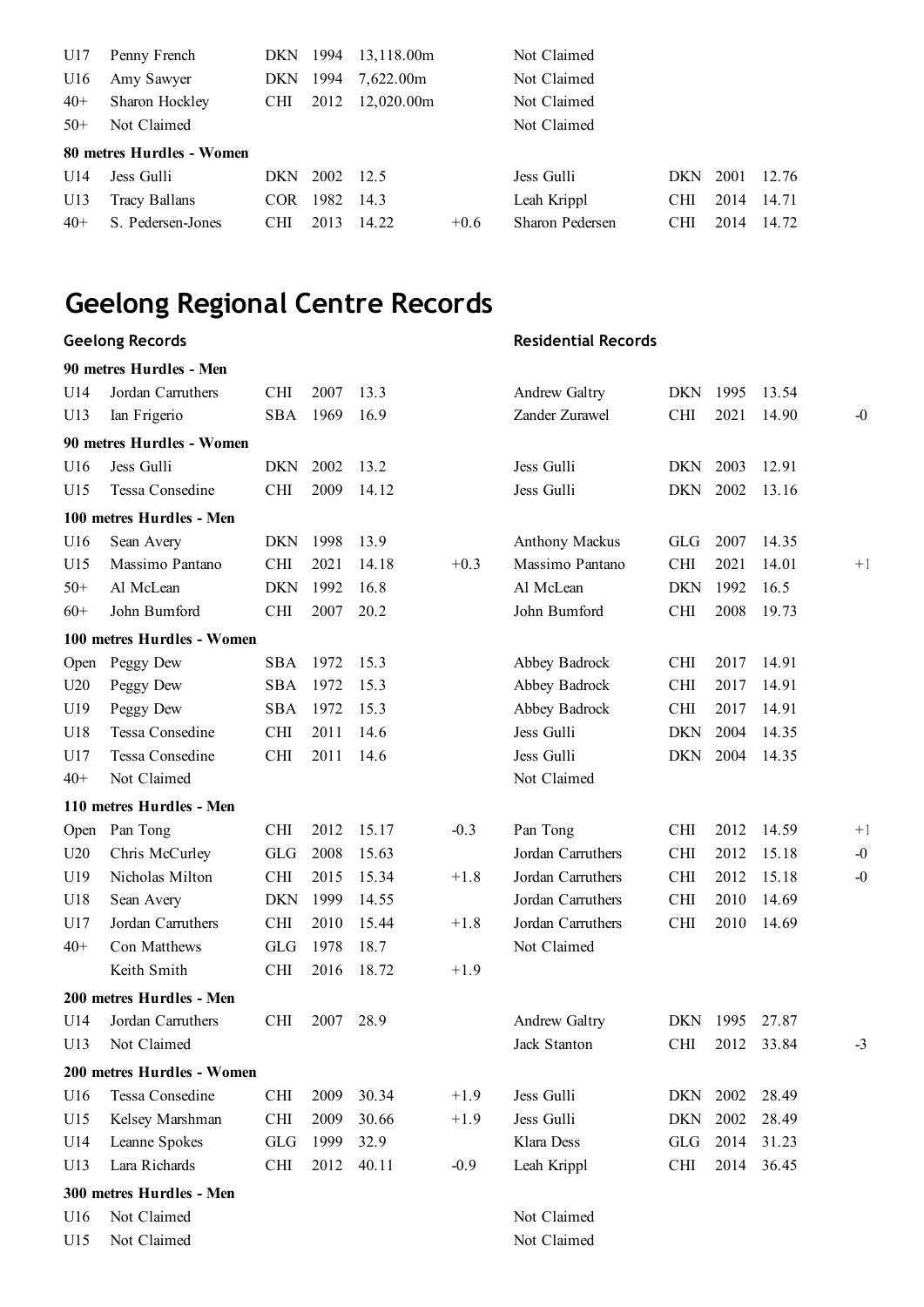| $50+$ | Al McLean                | DKN        | 1993 | 47.9  | Al McLean       | <b>DKN</b> | 1995 | 50.7  |
|-------|--------------------------|------------|------|-------|-----------------|------------|------|-------|
| $60+$ | John Bumford             | <b>CHI</b> | 2008 | 47.34 | John Bumford    | <b>CHI</b> | 2016 | 52.80 |
|       | 400 metres Hurdles - Men |            |      |       |                 |            |      |       |
| Open  | Sean Marshman            | CHI.       | 2014 | 53.61 | Harvey Murrant  | GLG-       | 2018 | 52.36 |
| U20   | Harvey Murrant           | GLG-       | 2018 | 53.64 | Harvey Murrant  | <b>GLG</b> | 2018 | 52.36 |
| U19   | Harvey Murrant           | GLG-       | 2018 | 53.64 | Harvey Murrant  | GLG        | 2018 | 52.36 |
| U18   | Harvey Murrant           | GLG 2016   |      | 53.94 | Harvey Murrant  | <b>CHI</b> | 2016 | 53.79 |
| U17   | Harvey Murrant           | GLG-       | 2015 | 55.83 | Harvey Murrant  | <b>GLG</b> | 2015 | 55.25 |
| $40+$ | Keith Smith              | <b>CHI</b> | 2016 | 62.25 | Darren Richards | GLG        | 2015 | 69.68 |
| $50+$ | John Bumford             | <b>CHI</b> | 2008 | 68.36 | John Bumford    | <b>CHI</b> | 2008 | 68.96 |

#### **Geelong Records**

#### **400 metres Hurdles - Women**

#### **Residential Records**

| Open  | Tess Consedine                   | <b>CHI</b> | 2012 | 59.80    | Jess Gulli            | DKN        | 2014 | 57.30   |
|-------|----------------------------------|------------|------|----------|-----------------------|------------|------|---------|
| U20   | <b>Tess Consedine</b>            | <b>CHI</b> | 2012 | 59.80    | <b>Tess Consedine</b> | <b>CHI</b> | 2012 | 58.07   |
| U19   | Tess Consedine                   | <b>CHI</b> | 2012 | 59.80    | Tess Consedine        | <b>CHI</b> | 2012 | 58.07   |
| U18   | Tess Consedine                   | <b>CHI</b> | 2012 | 59.80    | Tess Consedine        | <b>CHI</b> | 2012 | 58.07   |
| U17   | <b>Tess Consedine</b>            | <b>CHI</b> | 2012 | 59.80    | Tess Consedine        | <b>CHI</b> | 2012 | 58.07   |
| $40+$ | S. Pedersen-Jones                | <b>CHI</b> | 2013 | 70.24    | Not Claimed           |            |      |         |
|       | 2000 metres Steeplechase - Men   |            |      |          |                       |            |      |         |
| U18   | Mark Tucker                      | <b>GLG</b> | 1996 | 6:11.2   | Tim Clarke            | <b>DKN</b> | 1998 | 5:57.36 |
| U17   | Ross Young                       | <b>COR</b> | 1995 | 6:12.2   | Tim Clarke            | <b>DKN</b> | 1998 | 5:57.36 |
| U16   | Isaac Hockey                     | <b>CHI</b> | 2011 | 6:43.6   | Isaac Hockey          | <b>CHI</b> | 2012 | 6:17.75 |
| U15   | Isaac Hockey                     | <b>CHI</b> | 2011 | 6:43.6   | Isaac Hockey          | <b>CHI</b> | 2012 | 6:17.75 |
| U14   | Oliver Bradshaw                  | <b>CHI</b> | 2020 | 7:13.20  | Isaac Hockey          | <b>CHI</b> | 2011 | 6:34.95 |
| U13   | Not Claimed                      |            |      |          | Isaac Hockey          | <b>CHI</b> | 2010 | 6:59.95 |
| $60+$ | Not Claimed                      |            |      |          | Not Claimed           |            |      |         |
|       | 2000 metres Steeplechase - Women |            |      |          |                       |            |      |         |
| U20   | Kate Sly                         | <b>DKN</b> | 2006 | 7:05.47  | Kate Sly              | DKN        | 2007 | 6:52.00 |
| U19   | Kate Sly                         | <b>DKN</b> | 2006 | 7:05.47  | Kate Sly              | <b>DKN</b> | 2007 | 6:52.00 |
| U18   | Kate Sly                         | <b>DKN</b> | 2006 | 7:05.47  | Kate Sly              | <b>DKN</b> | 2007 | 6:52.00 |
| U17   | Kate Sly                         | <b>DKN</b> | 2006 | 7:05.47  | Kate Sly              | <b>DKN</b> | 2007 | 6:52.00 |
| U16   | Kate Sly                         | <b>DKN</b> | 2006 | 7:05.47  | Kate Sly              | <b>DKN</b> | 2007 | 6:52.00 |
| U15   | Kate Sly                         | <b>DKN</b> | 2005 | 7:16.66  | Kate Sly              | <b>DKN</b> | 2005 | 7:06.96 |
| U14   | Claudia Verstraten               | <b>CHI</b> | 2009 | 7:25.52  | Kate Sly              | <b>DKN</b> | 2005 | 7:25.03 |
| U13   | Claudia Verstraten               | <b>CHI</b> | 2009 | 7:25.52  | Not Claimed           |            |      |         |
| $40+$ | S. Pedersen-Jones                | <b>CHI</b> | 2013 | 7:52.42  | Sharon Pedersen       | <b>CHI</b> | 2014 | 7:24.87 |
| $50+$ | Not Claimed                      |            |      |          | Kate Schlicht         | <b>CHI</b> | 2015 | 9:28.48 |
|       | 3000 metres Steeplechase - Men   |            |      |          |                       |            |      |         |
| Open  | Mark Tucker                      | <b>GLG</b> | 1998 | 9:05.4   | Mark Tucker           | <b>GLG</b> | 1998 | 8:54.8  |
| U20   | Mark Tucker                      | <b>GLG</b> | 1998 | 9:05.4   | Mark Tucker           | <b>GLG</b> | 1998 | 8:54.8  |
| U19   | Paul Lewer                       | LAR        | 1969 | 9:30.2   | Tim Clarke            | <b>DKN</b> | 1999 | 9:09.00 |
| U18   | Mark Tucker                      | GLG        | 1996 | 9:58.3   | Tim Clarke            | <b>DKN</b> | 1999 | 9:09.00 |
| U17   | Shane Holliday                   | <b>DKN</b> | 1994 | 10:08.5  | Tim Clarke            | <b>DKN</b> | 1999 | 9:09.00 |
| $40+$ | Grant Simpson                    | <b>BEL</b> | 2018 | 10:15.12 | Russell Johnson       | <b>SBA</b> | 1996 | 10:30.0 |
| $50+$ | M. Boylen                        | <b>BEL</b> | 1995 | 11:35.3  | Jeff Walker           | <b>CHI</b> | 2004 | 12:54.2 |
| $60+$ | Russell Johnson                  | <b>COR</b> | 2016 | 14:22.37 |                       |            |      |         |
|       |                                  |            |      |          |                       |            |      |         |

**3000 metres Steeplechase - Women**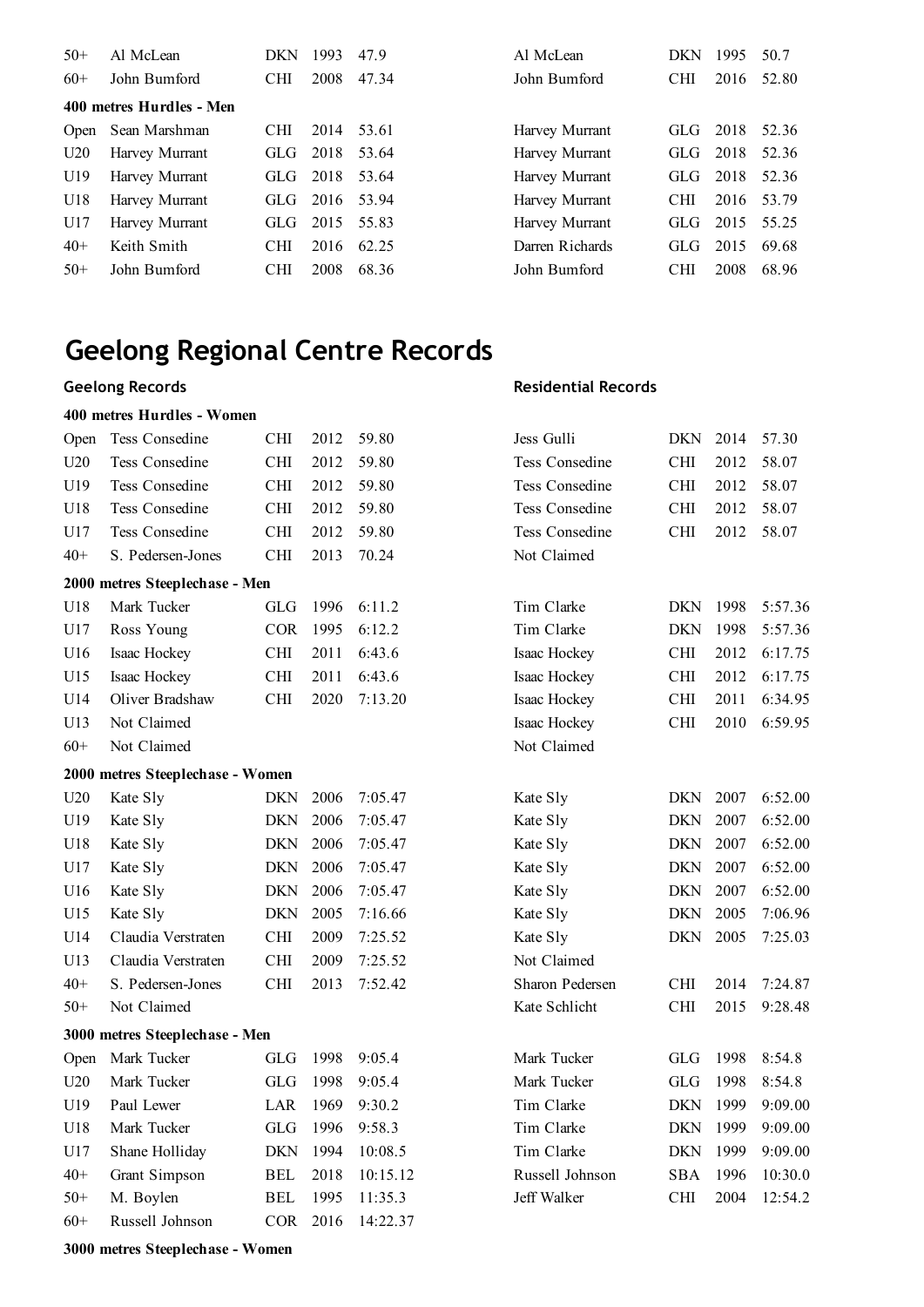| Open Kate Sly         |  | DKN 2009 11:22.18 | Kate S <sub>ly</sub> |  | DKN 2008 10:36.74 |
|-----------------------|--|-------------------|----------------------|--|-------------------|
| $40+$ Sharon Pedersen |  | CHI 2013 11:50.32 | S. Pedersen-Jones    |  | CHI 2013 11:20.83 |

### **Geelong Records**

### **1500 metres Walk - Men**

| Open  | Nathan Deakes            | <b>BEL</b> | 1997 | 5:22.1   | Shaun Bubb       | <b>BEL</b> | 1990 | 6:17.75 |
|-------|--------------------------|------------|------|----------|------------------|------------|------|---------|
| U20   | Nathan Deakes            | BEL        | 1996 | 5:32.9   | Shaun Bubb       | <b>BEL</b> | 1990 | 6:17.75 |
| U19   | Daniel Thorne            | <b>COR</b> | 1998 | 5:43.8   | Shaun Bubb       | <b>BEL</b> | 1990 | 6:17.75 |
| U18   | Daniel Thorne            | <b>COR</b> | 1997 | 5:51.5   | Shaun Bubb       | <b>BEL</b> | 1990 | 6:17.75 |
| U17   | Shaun Bubb               | <b>BEL</b> | 1991 | 5:56.0   | Shaun Bubb       | <b>BEL</b> | 1990 | 6:17.75 |
| U16   | Shaun Bubb               | <b>BEL</b> | 1991 | 5:56.0   | Shaun Bubb       | <b>BEL</b> | 1990 | 6:17.75 |
| U15   | Daniel Thorne            | <b>COR</b> | 1994 | 6:38.5   | Shaun Bubb       | <b>BEL</b> | 1990 | 6:17.75 |
| U14   | Shaun Bubb               | <b>BEL</b> | 1989 | 6:48.0   | Shaun Bubb       | <b>BEL</b> | 1990 | 6:41.30 |
| U13   | Jamie Barnes             | <b>COR</b> | 1998 | 7:31.3   | Jamie Barnes     | <b>COR</b> | 1998 | 7:37.56 |
| $40+$ | James Christmass         | <b>COR</b> | 2013 | 6:15.79  | James Christmass | <b>COR</b> | 2016 | 6:16.19 |
| $50+$ | George Nevitt            | CHI        | 1991 | 8:02.4   | Not Claimed      |            |      |         |
| $60+$ | Not Claimed              |            |      |          | Not Claimed      |            |      |         |
|       | 1500 metres Walk - Women |            |      |          |                  |            |      |         |
| Open  | Gabrielle Blythe         | <b>STJ</b> | 1986 | 6:20.2   | Yolanda Russell  | <b>GLG</b> | 1996 | 6:37.0  |
| U20   | Gabrielle Blythe         | <b>STJ</b> | 1986 | 6:20.2   | Yolanda Russell  | <b>GLG</b> | 1996 | 6:37.0  |
| U19   | Gabrielle Blythe         | <b>STJ</b> | 1986 | 6:20.2   | Yolanda Russell  | <b>GLG</b> | 1996 | 6:37.0  |
| U18   | Gabrielle Blythe         | <b>STJ</b> | 1986 | 6:20.2   | Yolanda Russell  | <b>GLG</b> | 1992 | 6:43.0  |
| U17   | Gabrielle Blythe         | <b>STJ</b> | 1986 | 6:20.2   | Yolanda Russell  | <b>GLG</b> | 1992 | 6:43.0  |
| U16   | Jane Henderson           | <b>GLG</b> | 1991 | 6:39.5   | Yolanda Russell  | <b>GLG</b> | 1992 | 6:43.0  |
| U15   | Jane Henderson           | <b>GLG</b> | 1991 | 6:39.5   | Yolanda Russell  | <b>GLG</b> | 1992 | 6:43.0  |
| U14   | Yolanda Russell          | <b>GLG</b> | 1991 | 6:53.1   | Yolanda Russell  | <b>GLG</b> | 1992 | 6:43.0  |
| U13   | <b>Belinda Dorling</b>   | <b>CHI</b> | 1988 | 7:09.6   | Tyne Boddy       | <b>COR</b> | 1999 | 7:23.51 |
| $40+$ | Not Claimed              |            |      |          | Not Claimed      |            |      |         |
| $50+$ | Not Claimed              |            |      |          | Not Claimed      |            |      |         |
|       | 2000 metres Walk - Men   |            |      |          |                  |            |      |         |
| Open  | Daniel Payne             | COR        | 2006 | 9:16.3   | Owen Costin      | <b>CHI</b> | 2021 | 9:48.1  |
| U20   | Daniel Payne             | <b>COR</b> | 2006 | 9:16.3   | Owen Costin      | <b>CHI</b> | 2021 | 9:48.1  |
| U19   | Daniel Payne             | <b>COR</b> | 2006 | 9:16.3   | Owen Costin      | <b>CHI</b> | 2021 | 9:48.1  |
| U18   | Daniel Payne             | <b>COR</b> | 2006 | 9:16.3   | Owen Costin      | <b>CHI</b> | 2021 | 9:48.1  |
| U17   | Daniel Payne             | <b>COR</b> | 2006 | 9:16.3   | Owen Costin      | <b>CHI</b> | 2021 | 9:48.1  |
| U16   | Nick Mirarchi            | <b>COR</b> | 2006 | 9:25.7   | Owen Costin      | <b>CHI</b> | 2019 | 10:04.5 |
| U15   | Lewis Clark              | <b>CHI</b> | 2007 | 10:29.1  | Owen Costin      | <b>CHI</b> | 2019 | 10:04.5 |
| U14   | Lewis Clark              | <b>CHI</b> | 2007 | 10:29.1  | Not Claimed      |            |      |         |
| U13   | Lewis Clark              | <b>CHI</b> | 2006 | 12:33.76 | Not Claimed      |            |      |         |
|       |                          |            |      |          |                  |            |      |         |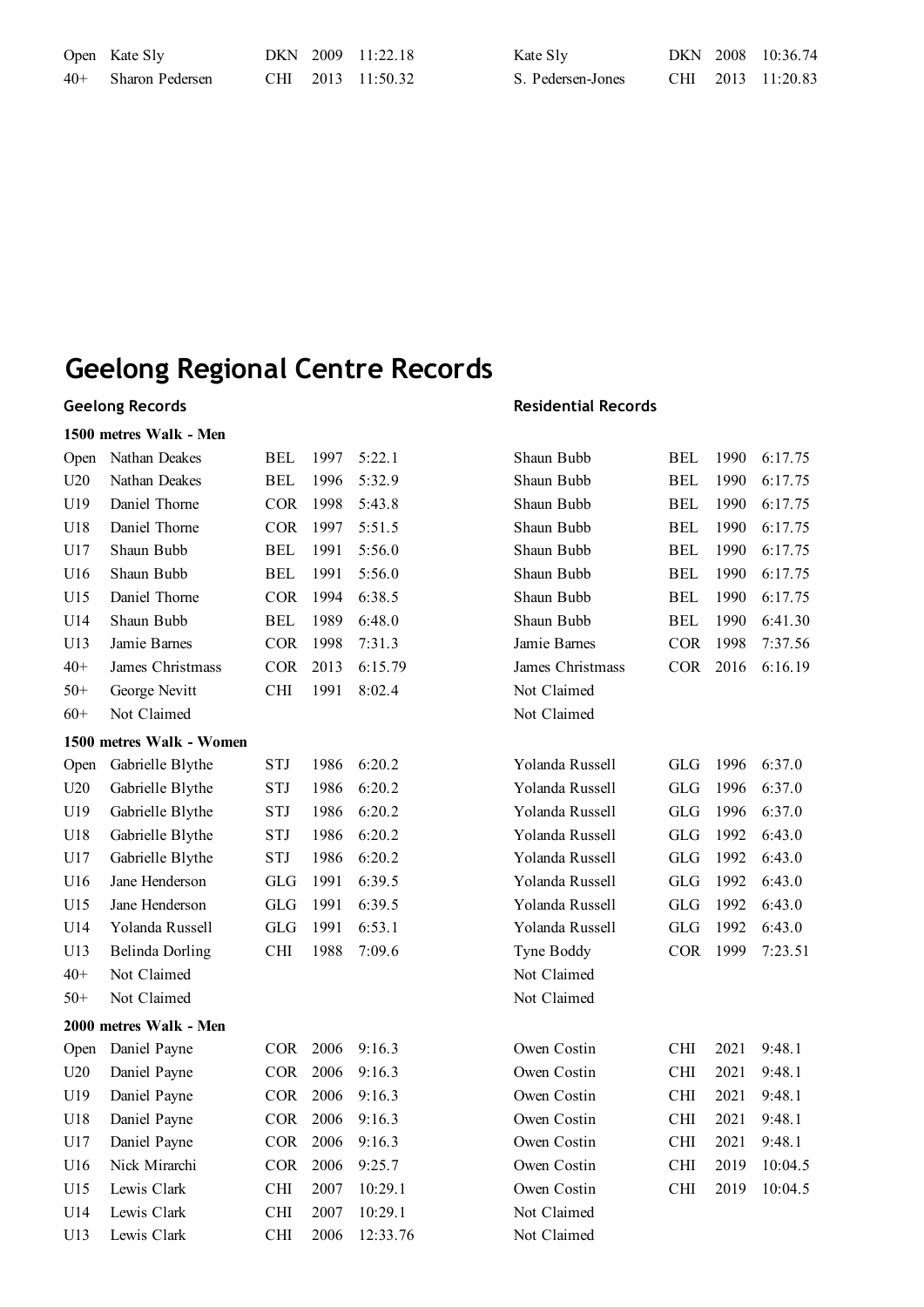| $40 +$ | James Christmass |  | COR 2012 9:25.30  | Jź |
|--------|------------------|--|-------------------|----|
|        | 50+ Harold Boddy |  | COR 2006 12:26.66 | N  |
|        | 60+ Not Claimed  |  |                   |    |

### **Geelong Records**

#### **2000 metres Walk - Women**

| Open  | Yolanda Russell          | <b>GLG</b> | 2007 | 9:27.9   | Not Claimed      |            |      |          |
|-------|--------------------------|------------|------|----------|------------------|------------|------|----------|
| U20   | Caitlin Brunton          | <b>COR</b> | 2006 | 9:56.68  | Not Claimed      |            |      |          |
| U19   | Caitlin Brunton          | <b>COR</b> | 2006 | 9:56.68  | Not Claimed      |            |      |          |
| U18   | Caitlin Brunton          | <b>COR</b> | 2006 | 9:56.68  | Not Claimed      |            |      |          |
| U17   | Caitlin Brunton          | <b>COR</b> | 2006 | 9:56.68  | Not Claimed      |            |      |          |
| U16   | Megan Walker             | COR        | 2012 | 10:38.78 | Not Claimed      |            |      |          |
| U15   | Erin Brunton             | <b>COR</b> | 2006 | 10:53.9  | Not Claimed      |            |      |          |
| U14   | Erin Brunton             | <b>COR</b> | 2006 | 10:53.9  | Not Claimed      |            |      |          |
| U13   | Not Claimed              |            |      |          | Not Claimed      |            |      |          |
| $40+$ | Not Claimed              |            |      |          | Not Claimed      |            |      |          |
| $50+$ | Not Claimed              |            |      |          | Not Claimed      |            |      |          |
|       | 3000 metres Walk - Men   |            |      |          |                  |            |      |          |
| Open  | Nathan Deakes            | <b>BEL</b> | 1996 | 11:34.9  | Nathan Deakes    | <b>BEL</b> | 1998 | 11:17.0  |
| U20   | Nathan Deakes            | <b>BEL</b> | 1996 | 11:34.9  | Nathan Deakes    | <b>BEL</b> | 1996 | 11:54.8  |
| U19   | Daniel Thorne            | <b>COR</b> | 1998 | 12:15.5  | Nathan Deakes    | <b>BEL</b> | 1996 | 11:54.8  |
| U18   | Shaun Bubb               | <b>BEL</b> | 1991 | 13:00.0  | Daniel Thorne    | <b>COR</b> | 1997 | 12:18.17 |
| U17   | Shaun Bubb               | <b>BEL</b> | 1991 | 13:00.0  | Shaun Bubb       | <b>BEL</b> | 1992 | 13:03.9  |
| U16   | Shaun Bubb               | <b>BEL</b> | 1991 | 13:00.0  | Shaun Bubb       | <b>BEL</b> | 1992 | 13:03.9  |
| U15   | Shaun Bubb               | <b>BEL</b> | 1991 | 14:06.8  | Shaun Bubb       | <b>BEL</b> | 1990 | 13:43.41 |
| U14   | Jason Bubb               | <b>BEL</b> | 1992 | 14:29.8  | Lewis Clark      | <b>CHI</b> | 2008 | 15:37.55 |
| U13   | Anthony Baker            | <b>SBA</b> | 1986 | 15:59.3  | Not Claimed      |            |      |          |
| $40+$ | James Christmass         | <b>COR</b> | 2013 | 13:29.80 | James Christmass | <b>COR</b> | 2016 | 13:21.3  |
| $50+$ | Harold Boddy             | <b>COR</b> | 2008 | 17:58.49 | Harold Boddy     | <b>COR</b> | 2008 | 18:06.96 |
| $60+$ | Not Claimed              |            |      |          | Not Claimed      |            |      |          |
|       | 3000 metres Walk - Women |            |      |          |                  |            |      |          |
| Open  | Gabrielle Blythe         | <b>STJ</b> | 1992 | 13:06.6  | Gabrielle Blythe | <b>STJ</b> | 1992 | 12:51.2  |
| U20   | Yolanda Russell          | <b>GLG</b> | 1998 | 14:04.9  | Gabrielle Blythe | <b>STJ</b> | 1985 | 13:27.9  |
| U19   | Natalie Davidson         | <b>STJ</b> | 1991 | 14:18.9  | Gabrielle Blythe | <b>STJ</b> | 1985 | 13:27.9  |
| U18   | Jane Henderson           | <b>GLG</b> | 1991 | 14:20.7  | Gabrielle Blythe | <b>STJ</b> | 1985 | 13:27.9  |
| U17   | Jane Henderson           | <b>GLG</b> | 1991 | 14:20.7  | Gabrielle Blythe | <b>STJ</b> | 1985 | 13:27.9  |
| U16   | Jane Henderson           | <b>GLG</b> | 1991 | 14:20.7  | J. Hockley-Samon | <b>CHI</b> | 2010 | 14:23.92 |
| U15   | Jane Henderson           | <b>GLG</b> | 1991 | 14:20.7  | J. Hockley-Samon | <b>CHI</b> | 2010 | 14:23.92 |
|       |                          |            |      |          |                  |            |      |          |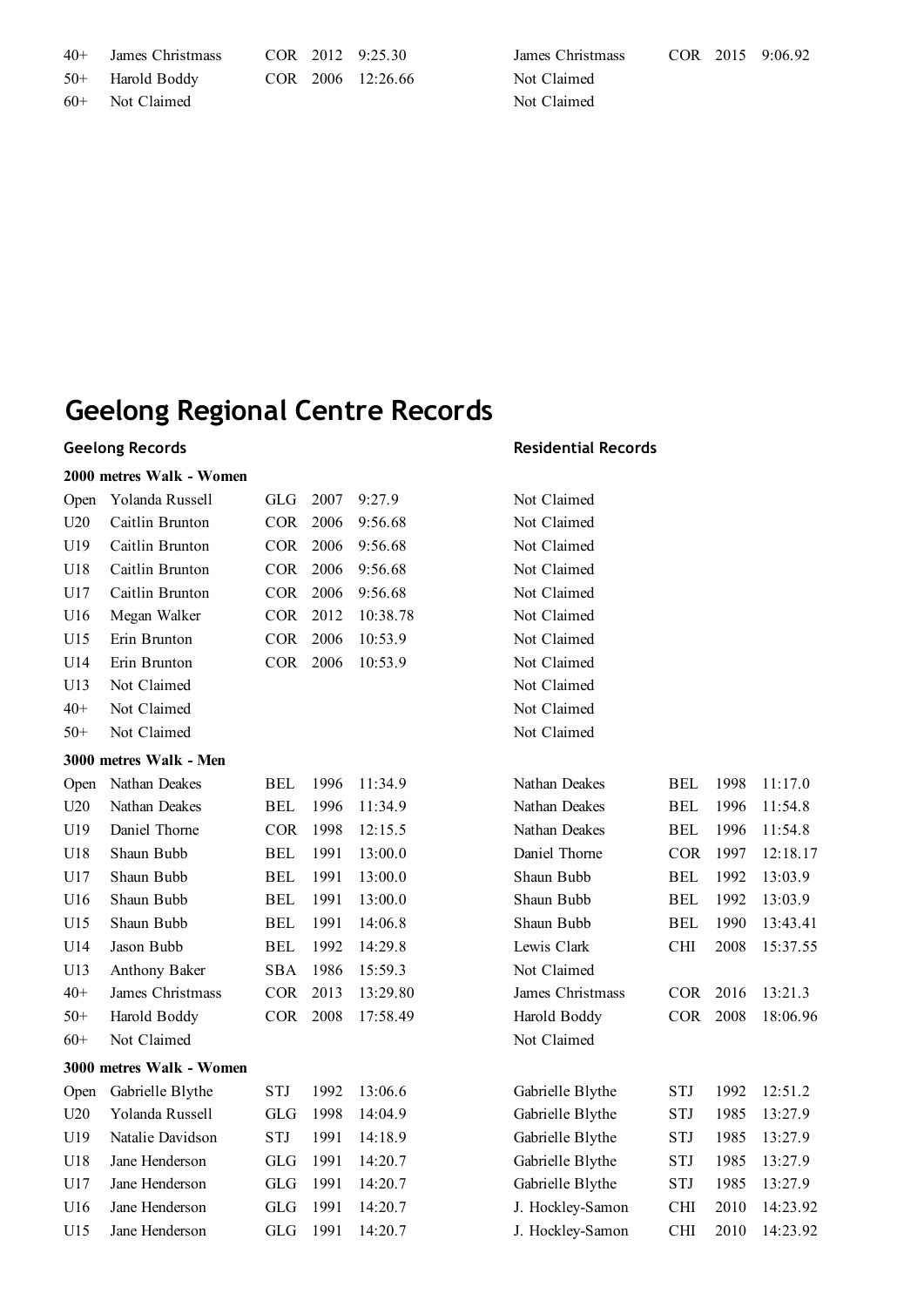| U14         | Yolanda Russell        | GLG        | 1991 | 14:34.5 | Yolanda Russell  | <b>GLG</b> | 1992 | 16:43.5  |
|-------------|------------------------|------------|------|---------|------------------|------------|------|----------|
| U13         | Yolanda Russell        | GLG-       | 1990 | 15:38.9 | Yolanda Russell  | <b>GLG</b> | 1991 | 17:05.4  |
| $40+$       | Not Claimed            |            |      |         | Kate Schlicht    | <b>CHI</b> | 2015 | 21:14.21 |
| $50+$       | Not Claimed            |            |      |         | Kate Schlicht    | <b>CHI</b> | 2015 | 21:14.21 |
|             | 5000 metres Walk - Men |            |      |         |                  |            |      |          |
| <b>Open</b> | Nathan Deakes          | <b>BEL</b> | 1996 | 20:16.3 | Nathan Deakes    | BEL        | 1997 | 19:27.4  |
| U20         | Nathan Deakes          | BEL        | 1996 | 20:16.3 | Nathan Deakes    | BEL        | 1996 | 20:33.8  |
| U19         | Daniel Thorne          | <b>COR</b> | 1998 | 22:11.4 | Nathan Deakes    | BEL        | 1996 | 20:33.8  |
| U18         | Daniel Thorne          | COR.       | 1996 | 22:37.0 | Daniel Thorne    | <b>COR</b> | 1997 | 21:35.4  |
| U17         | Daniel Thorne          | COR.       | 1996 | 22:37.0 | Daniel Thorne    | <b>COR</b> | 1996 | 23:03.0  |
| U16         | Nick Mirarchi          | COR-       | 2006 | 24:10.1 | Jamie Barnes     | COR.       | 2002 | 24:13.07 |
| U15         | Jamie Barnes           | COR.       | 2001 | 25:28.3 | Jamie Barnes     | <b>COR</b> | 2001 | 26:41.63 |
| U14         | Jarrod Russell         | GLG-       | 1994 | 27:48.4 | Jamie Barnes     | <b>COR</b> | 2000 | 27:17.2  |
| $40+$       | James Christmass       | COR.       | 2013 | 23:51.3 | James Christmass | <b>COR</b> | 2016 | 23:17.38 |
| $50+$       | Not Claimed            |            |      |         | Not Claimed      |            |      |          |

### **Geelong Records**

#### **5000 metres Walk - Women**

| Open  | Yolanda Russell            | <b>GLG</b>  | 2007 | 25:00.8 | Gabrielle Blythe   | <b>STJ</b> | 1992 | 22:18.2  |
|-------|----------------------------|-------------|------|---------|--------------------|------------|------|----------|
| U20   | Yolanda Russell            | <b>GLG</b>  | 1995 | 26:00.7 | Yolanda Russell    | <b>GLG</b> | 1997 | 22:44.2  |
| U19   | Yolanda Russell            | GLG         | 1995 | 26:00.7 | J. Hockley-Samon   | <b>CHI</b> | 2011 | 25:18.19 |
| U18   | Yolanda Russell            | <b>GLG</b>  | 1995 | 26:00.7 | J. Hockley-Samon   | <b>CHI</b> | 2011 | 25:18.19 |
| U17   | Yolanda Russell            | GLG         | 1995 | 26:00.7 | J. Hockley-Samon   | <b>CHI</b> | 2011 | 25:18.19 |
| U16   | Yolanda Russell            | <b>GLG</b>  | 1994 | 26:30.1 | J. Hockley-Samon   | <b>CHI</b> | 2011 | 25:18.19 |
| U15   | Erin Adamcewicz            | <b>COR</b>  | 1998 | 27:10.0 | J. Hockley-Samon   | <b>CHI</b> | 2010 | 25:52.92 |
| U14   | Tara Cole                  | <b>COR</b>  | 1999 | 28:19.0 | Not Claimed        |            |      |          |
| $40+$ | Not Claimed                |             |      |         | Not Claimed        |            |      |          |
| $50+$ | Not Claimed                |             |      |         | Not Claimed        |            |      |          |
|       | 10,000 metres Walk - Men   |             |      |         |                    |            |      |          |
| Open  | Jamie Barnes               | <b>COR</b>  | 2003 | 52:03.5 | Jamie Barnes       | <b>COR</b> | 2002 | 53:30.21 |
| U20   | Jamie Barnes               | <b>COR</b>  | 2003 | 52:03.5 | Jamie Barnes       | <b>COR</b> | 2002 | 53:30.21 |
| $40+$ | Harold Boddy               | <b>COR</b>  | 2003 | 64:07.2 | J. Seid-Christmass | <b>COR</b> | 2010 | 52:55.00 |
|       | 10,000 metres Walk - Women |             |      |         |                    |            |      |          |
| Open  | Rachael Loone              | <b>CHI</b>  | 2003 | 51:37.8 | Fauve Jacobs       | <b>DKN</b> | 2006 | 55:46.42 |
| U20   | Tyne Boddy                 | <b>COR</b>  | 2003 | 64:55.7 | Fauve Jacobs       | <b>DKN</b> | 2006 | 55:46.42 |
| $40+$ | Not Claimed                |             |      |         | Not Claimed        |            |      |          |
|       | Discus - Men               |             |      |         |                    |            |      |          |
| Open  | John Minns                 | <b>SBA</b>  | 1987 | 53.32   | Not Claimed        |            |      |          |
| U20   | Nathan Krepp               | <b>CHI</b>  | 2012 | 55.67   | Nathan Krepp       | <b>CHI</b> | 2013 | 52.68    |
| U19   | Nathan Krepp               | <b>CHI</b>  | 2012 | 55.67   | Nathan Krepp       | <b>CHI</b> | 2013 | 52.68    |
| U18   | Damien Birkinhead          | $\rm{COR}$  | 2010 | 61.02   | Ned Weatherly      | <b>CHI</b> | 2014 | 56.62    |
| U17   | Michael Gusbeth            | <b>DKN</b>  | 1999 | 54.51   | Ned Weatherly      | <b>CHI</b> | 2014 | 56.62    |
| U16   | Michael Gusbeth            | <b>DKN</b>  | 1997 | 60.63   | Ned Weatherly      | <b>CHI</b> | 2013 | 57.99    |
| U15   | Ned Weatherly              | <b>CHI</b>  | 2011 | 57.35   | Ned Weatherly      | <b>CHI</b> | 2012 | 57.73    |
| U14   | Ned Weatherly              | <b>CHI</b>  | 2011 | 57.35   | Michael Gusbeth    | <b>DKN</b> | 1996 | 47.44    |
| U13   | Ron Wynhoven               | ${\rm GLG}$ | 1968 | 40.00   | Oliver Courtnay    | <b>CHI</b> | 2015 | 38.51    |
| $40+$ | Eric Zuccolin              | <b>GLG</b>  | 1995 | 41.90   | Eric Zuccolin      | <b>GLG</b> | 1996 | 39.02    |
| $50+$ | Alex Gusbeth               | <b>DKN</b>  | 2000 | 39.05   | Peter Wrzuszczak   | <b>GLG</b> | 2015 | 32.58    |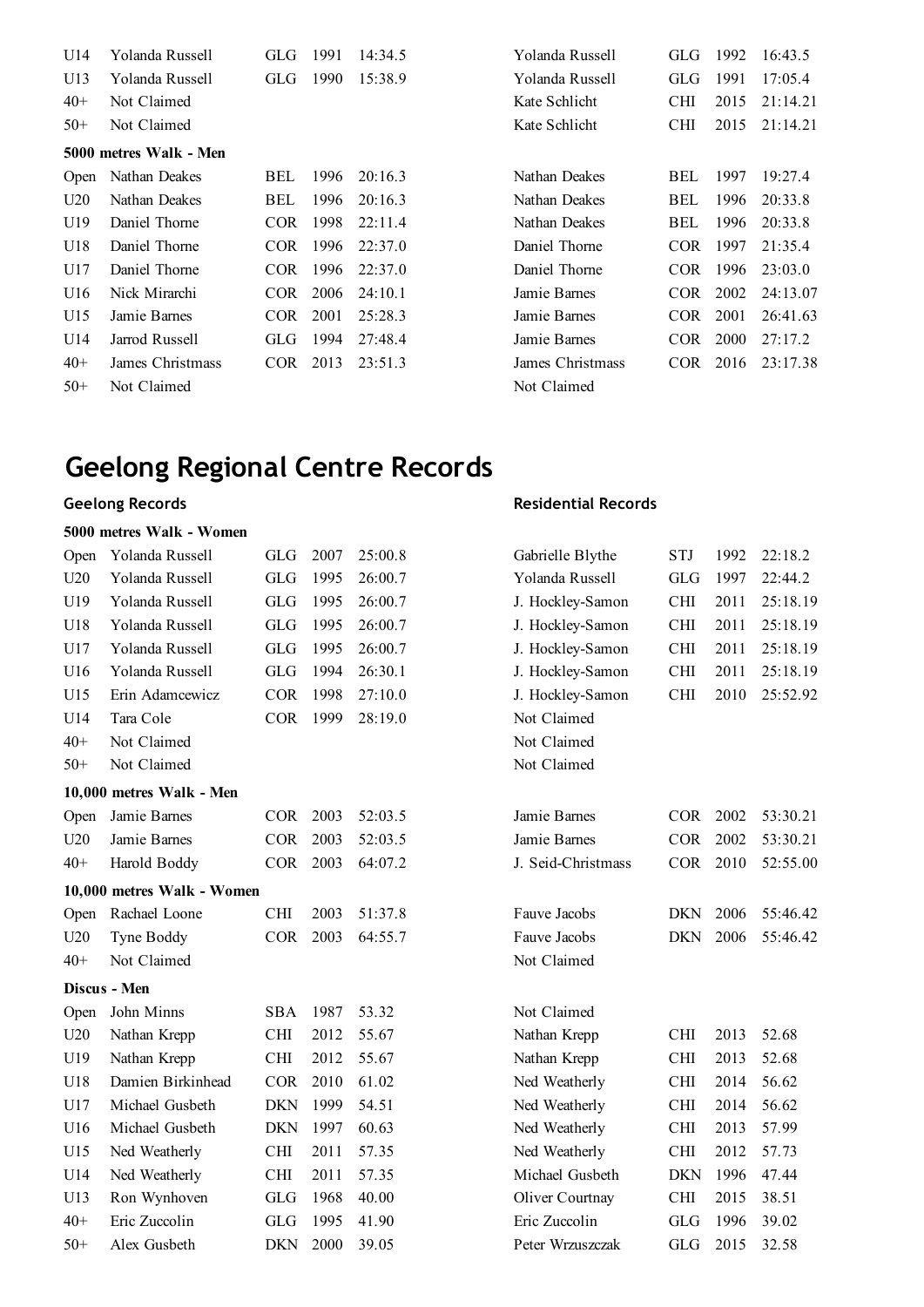| $60+$ | Peter Wrzuszczak | COR.       | 2020 | 35.54 | Peter Wrzuszczak | COR.       | 2021 | 34.08 |
|-------|------------------|------------|------|-------|------------------|------------|------|-------|
|       | Discus - Women   |            |      |       |                  |            |      |       |
| Open  | Yvette Ykema     | <b>COR</b> | 1984 | 48.60 | Yvette Ykema     | COR.       | 1986 | 50.84 |
| U20   | Yvette Ykema     | COR.       | 1984 | 48.60 | Yvette Ykema     | COR.       | 1986 | 50.84 |
| U19   | Yvette Ykema     | COR.       | 1984 | 48.60 | Yvette Ykema     | COR.       | 1986 | 50.84 |
| U18   | Yvette Ykema     | <b>COR</b> | 1984 | 48.60 | Yvette Ykema     | COR.       | 1986 | 50.84 |
| U17   | Yvette Ykema     | <b>COR</b> | 1984 | 48.60 | Yvette Ykema     | COR.       | 1986 | 50.84 |
| U16   | Yvette Ykema     | COR.       | 1984 | 48.60 | Yvette Ykema     | COR-       | 1986 | 50.84 |
| U15   | Yvette Ykema     | <b>COR</b> | 1984 | 48.60 | Bianca Maurer    | DKN        | 2003 | 37.09 |
| U14   | Yvette Ykema     | COR.       | 1982 | 45.40 | Bianca Maurer    | DKN.       | 2003 | 37.09 |
| U13   | Yvette Ykema     | <b>COR</b> | 1982 | 35.40 | Bianca Maurer    | DKN.       | 2003 | 30.01 |
| $40+$ | Not Claimed      |            |      |       | Not Claimed      |            |      |       |
| $50+$ | Mary Clough      | <b>CHI</b> | 2008 | 24.88 | Mary Clough      | <b>CHI</b> | 2008 | 23.97 |

#### **Hammer Throw - Men**

| Open  | Michael Gusbeth             | <b>DKN</b> | 2003 | 64.92 | Paul Millinevskyy | <b>CHI</b>  | 2007 | 67.19 |
|-------|-----------------------------|------------|------|-------|-------------------|-------------|------|-------|
| U20   | Michael Gusbeth             | <b>DKN</b> | 2000 | 65.03 | Michael Gusbeth   | <b>DKN</b>  | 2001 | 67.40 |
| U19   | Michael Gusbeth             | <b>DKN</b> | 2000 | 65.03 | Nigel Skurrie     | <b>CHI</b>  | 2009 | 58.44 |
| U18   | Damien Birkinhead           | <b>COR</b> | 2010 | 69.64 | Ned Weatherly     | <b>CHI</b>  | 2014 | 79.03 |
| U17   | Damien Birkinhead           | <b>COR</b> | 2009 | 65.23 | Ned Weatherly     | <b>CHI</b>  | 2014 | 79.03 |
| U16   | Ned Weatherly               | <b>CHI</b> | 2013 | 69.66 | Ned Weatherly     | <b>CHI</b>  | 2013 | 73.69 |
| U15   | Ned Weatherly               | <b>CHI</b> | 2013 | 69.66 | Ned Weatherly     | <b>CHI</b>  | 2012 | 71.35 |
| U14   | Mitch Deman                 | <b>GLG</b> | 2016 | 57.97 | Oliver Courtnay   | <b>CHI</b>  | 2015 | 52.61 |
| U13   |                             |            |      |       | Oliver Courtnay   | <b>CHI</b>  | 2014 | 41.29 |
| $40+$ | Eric Zuccolin               | <b>GLG</b> | 1996 | 44.14 | Eric Zuccolin     | <b>GLG</b>  | 1996 | 44.48 |
| $50+$ | Stephen Hall                | <b>CHI</b> | 2016 | 48.13 | Peter Wrzuszczak  | ${\rm GLG}$ | 2016 | 37.08 |
| $60+$ | Peter Wrzuszczak            | <b>COR</b> | 2021 | 39.61 | Robert Holzer     | GLG         | 2015 | 41.26 |
|       | <b>Hammer Throw - Women</b> |            |      |       |                   |             |      |       |
| Open  | Natalie Debeljuh            | <b>COR</b> | 2013 | 58.72 | Natalie Debeljuh  | <b>COR</b>  | 2012 | 60.43 |
| U20   | Natalie Debeljuh            | <b>COR</b> | 2008 | 54.54 | Natalie Debeljuh  | <b>COR</b>  | 2008 | 55.40 |
| U19   | Natalie Debeljuh            | <b>COR</b> | 2006 | 52.27 | Natalie Debeljuh  | <b>COR</b>  | 2006 | 49.08 |
| U18   | Georgia Tarr                | GLG        | 2020 | 47.12 | Kaitlyn Kort      | <b>CHI</b>  | 2011 | 50.05 |
| U17   | Georgia Tarr                | <b>GLG</b> | 2020 | 47.12 | Kaitlyn Kort      | <b>CHI</b>  | 2011 | 50.05 |
| U16   | Georgia Tarr                | <b>GLG</b> | 2020 | 47.12 | Georgia Tarr      | <b>GLG</b>  | 2017 | 41.85 |
| U15   | Georgia Tarr                | <b>GLG</b> | 2018 | 45.21 | Georgia Tarr      | <b>GLG</b>  | 2017 | 41.85 |
| U14   | Georgia Tarr                | <b>GLG</b> | 2017 | 36.52 | Georgia Tarr      | ${\rm GLG}$ | 2017 | 41.85 |
| U13   | Not claimed                 |            |      |       | Jessikah Tidd     | <b>COR</b>  | 2016 | 29.02 |
| $40+$ | Joanne Rowan                | <b>CHI</b> | 2010 | 29.21 | Karen Wekwerth    | <b>GLG</b>  | 2015 | 24.81 |
| $50+$ | Karen Kirby                 | <b>CHI</b> | 2018 | 28.01 | Karen Kirby       | CHI         | 2018 | 26.97 |
|       | High Jump - Men             |            |      |       |                   |             |      |       |
| Open  | David Baskin                | COR        | 2004 | 2.11  | David Hay         | <b>GLG</b>  | 1989 | 2.19  |
| U20   | David Baskin                | <b>COR</b> | 2004 | 2.11  | David Hay         | <b>GLG</b>  | 1989 | 2.19  |
| U19   | David Baskin                | <b>COR</b> | 2004 | 2.11  | David Hay         | ${\rm GLG}$ | 1989 | 2.19  |
| U18   | David Baskin                | COR        | 2004 | 2.11  | David Baskin      | <b>COR</b>  | 2003 | 2.10  |
|       |                             |            |      |       |                   |             |      |       |

#### **Geelong Records Residential Records**

| Paul Millinevskyy | <b>CHI</b> | 2007 | 67.19 |
|-------------------|------------|------|-------|
| Michael Gusbeth   | <b>DKN</b> | 2001 | 67.40 |
| Nigel Skurrie     | <b>CHI</b> | 2009 | 58.44 |
| Ned Weatherly     | <b>CHI</b> | 2014 | 79.03 |
| Ned Weatherly     | <b>CHI</b> | 2014 | 79.03 |
| Ned Weatherly     | <b>CHI</b> | 2013 | 73.69 |
| Ned Weatherly     | <b>CHI</b> | 2012 | 71.35 |
| Oliver Courtnay   | <b>CHI</b> | 2015 | 52.61 |
| Oliver Courtnay   | <b>CHI</b> | 2014 | 41.29 |
| Eric Zuccolin     | GLG        | 1996 | 44.48 |
| Peter Wrzuszczak  | <b>GLG</b> | 2016 | 37.08 |
| Robert Holzer     | <b>GLG</b> | 2015 | 41.26 |
|                   |            |      |       |
| Natalie Debeljuh  | <b>COR</b> | 2012 | 60.43 |
| Natalie Debeljuh  | <b>COR</b> | 2008 | 55.40 |
| Natalie Debeljuh  | <b>COR</b> | 2006 | 49.08 |
| Kaitlyn Kort      | CНI        | 2011 | 50.05 |
| Kaitlyn Kort      | <b>CHI</b> | 2011 | 50.05 |
| Georgia Tarr      | GLG        | 2017 | 41.85 |
| Georgia Tarr      | GLG        | 2017 | 41.85 |
| Georgia Tarr      | GLG        | 2017 | 41.85 |
| Jessikah Tidd     | <b>COR</b> | 2016 | 29.02 |
| Karen Wekwerth    | GLG        | 2015 | 24.81 |
| Karen Kirby       | <b>CHI</b> | 2018 | 26.97 |
|                   |            |      |       |
| David Hay         | GLG        | 1989 | 2.19  |
| David Hay         | <b>GLG</b> | 1989 | 2.19  |
| David Hay         | <b>GLG</b> | 1989 | 2.19  |
|                   |            |      |       |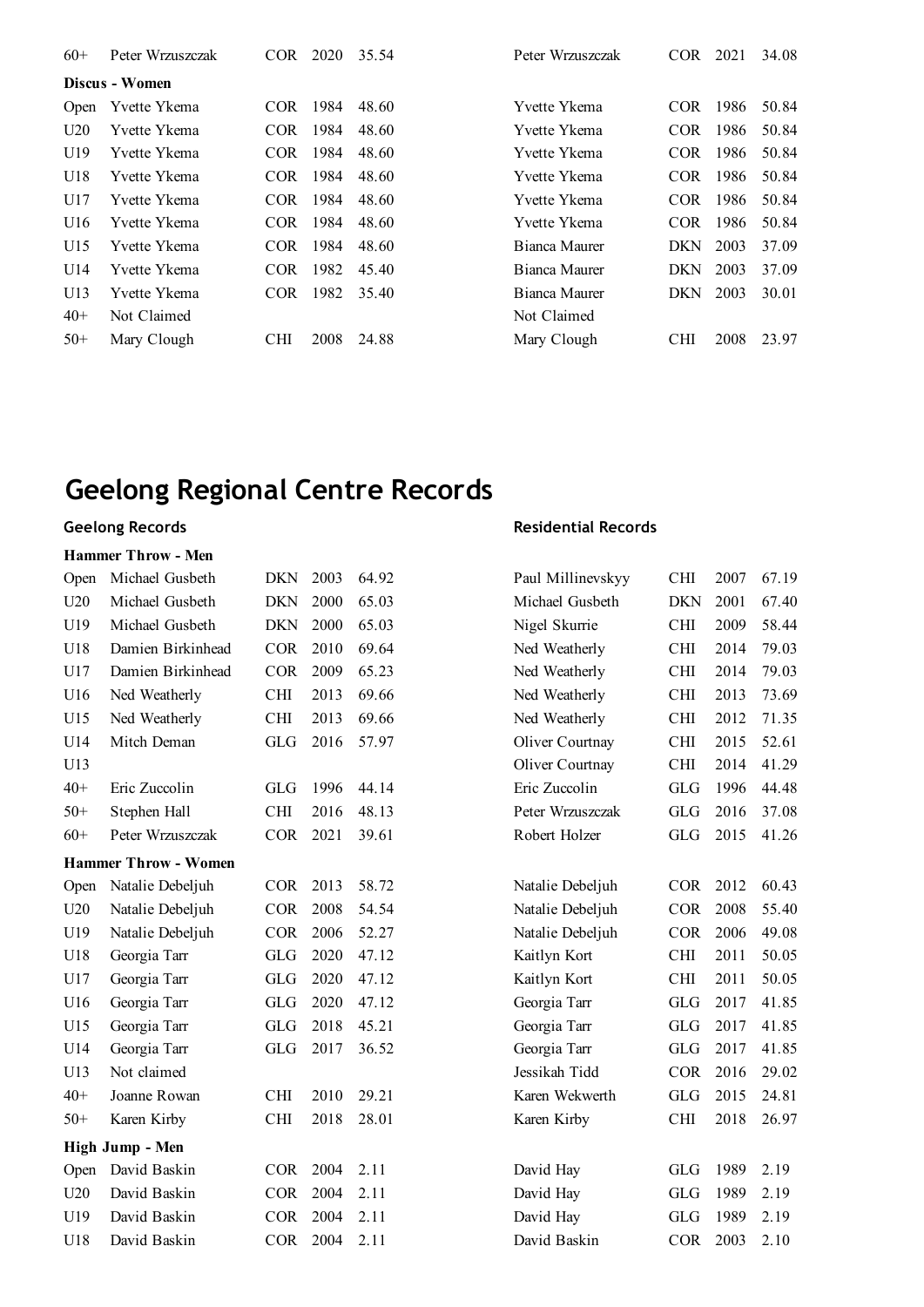| U17   | Thomas Henry   | BEL.       | 2011 | 2.06  | David Baskin  | COR.       | 2003 | 2.10 |
|-------|----------------|------------|------|-------|---------------|------------|------|------|
| U16   | Thomas Henry   | BEL        | 2011 | 2.06  | Joel Baden    | <b>CHI</b> | 2012 | 2.03 |
| U15   | David Baskin   | COR.       | 2001 | 1.90  | David Baskin  | COR.       | 2001 | 2.02 |
| U14   | Haami Williams | GLG        | 1987 | 1 76  | David Baskin  | COR.       | 1999 | 1.78 |
| U13   | Guy Williams   | <b>CHI</b> | 2021 | 1.65  | Tali Platt    | <b>CHI</b> | 2015 | 1.63 |
| $40+$ | Russell Sarah  | GLG.       | 1987 | 1 70  | Darren Donlen | GLG-       | 2011 | 1 70 |
|       | Darren Donlen  | GLG-       | 2011 | 1 70  |               |            |      |      |
| $50+$ | Bernard Henry  | BEL        | 2013 | -1.57 | Al McLean     | <b>DKN</b> | 1993 | 1.55 |
| $60+$ | John Bumford   | <b>CHI</b> | 2010 | 1.40  | John Bumford  | <b>CHI</b> | 2010 | 1.35 |
|       |                |            |      |       |               |            |      |      |

### **Geelong Records**

| <b>High Jump - Women</b> |  |  |  |
|--------------------------|--|--|--|
|--------------------------|--|--|--|

| Open  | Marjorie Johns    | SBA        | 1980 | 1.70  | Meghan Smith         | <b>CHI</b> | 2010 | 1.70  |
|-------|-------------------|------------|------|-------|----------------------|------------|------|-------|
| U20   | Marjorie Johns    | <b>SBA</b> | 1980 | 1.70  | Meghan Smith         | <b>CHI</b> | 2010 | 1.70  |
| U19   | Marjorie Johns    | SBA        | 1980 | 1.70  | Meghan Smith         | CНI        | 2010 | 1.70  |
| U18   | Marjorie Johns    | <b>SBA</b> | 1980 | 1.70  | Meghan Smith         | <b>CHI</b> | 2010 | 1.70  |
| U17   | Susan Howie       | <b>GLG</b> | 1991 | 1.67  | Meghan Smith         | <b>CHI</b> | 2010 | 1.70  |
| U16   | Susan Howie       | <b>GLG</b> | 1991 | 1.67  | Meghan Smith         | <b>CHI</b> | 2010 | 1.70  |
| U15   | Tamsin Bongetti   | <b>CHI</b> | 2012 | 1.63  | Mia Higgins          | <b>CHI</b> | 2019 | 1.65  |
| U14   | Lyndelle Zuccolin | <b>GLG</b> | 1991 | 1.60  | Tegan Zurawel        | <b>CHI</b> | 2020 | 1.63  |
|       | Nicole Clough     | <b>CHI</b> | 2007 | 1.60  |                      |            |      |       |
| U13   | Nicole Clough     | <b>CHI</b> | 2005 | 1.55  | Lyndelle Zuccolin    | <b>GLG</b> | 1990 | 1.59  |
| $40+$ | Cindy Holzer      | <b>GLG</b> | 2014 | 1.35  | Not Claimed          |            |      |       |
| $50+$ | Not Claimed       |            |      |       | Kate Schlicht        | <b>CHI</b> | 2016 | 1.20  |
|       | Javelin - Men     |            |      |       |                      |            |      |       |
| Open  | Andrew Ratawa     | <b>DKN</b> | 1997 | 66.62 | Luke Bissett         | <b>CHI</b> | 2008 | 65.64 |
| U20   | Shane Clarke      | <b>DKN</b> | 1988 | 62.98 | Luke Bissett         | <b>CHI</b> | 2008 | 65.64 |
| U19   | Shane Clarke      | <b>DKN</b> | 1988 | 62.98 | Luke Bissett         | <b>CHI</b> | 2008 | 65.64 |
| U18   | Jason Selby       | <b>GLG</b> | 1987 | 70.60 | Jason Selby          | <b>GLG</b> | 1988 | 71.92 |
| U17   | Jason Selby       | <b>GLG</b> | 1987 | 70.60 | Luke Bissett         | <b>CHI</b> | 2007 | 71.72 |
| U16   | Luke Bissett      | <b>CHI</b> | 2006 | 65.20 | Luke Bissett         | <b>CHI</b> | 2005 | 60.17 |
| U15   | Luke Bissett      | <b>CHI</b> | 2005 | 51.93 | Luke Bissett         | <b>CHI</b> | 2005 | 58.03 |
| U14   | Luke Bissett      | <b>CHI</b> | 2004 | 41.19 | Luke Bissett         | <b>CHI</b> | 2003 | 42.13 |
| U13   | Luke Bissett      | <b>CHI</b> | 2003 | 36.63 | Luke Bissett         | <b>CHI</b> | 2003 | 33.71 |
| $40+$ | Colin Colenso     | <b>BEL</b> | 2007 | 47.18 | David Fossey         | <b>GLG</b> | 2004 | 42.59 |
| $50+$ | Alan Hawkins      | <b>CHI</b> | 2016 | 44.43 | Alan Hawkins         | <b>CHI</b> | 2018 | 47.27 |
| $60+$ | Robert Holzer     | <b>GLG</b> | 2013 | 33.26 | Not Claimed          |            |      |       |
|       | Javelin - Women   |            |      |       |                      |            |      |       |
| Open  | Tracey Griffin    | CHI        | 1984 | 46.90 | Mackenzie Mielczarek | <b>COR</b> | 2021 | 54.91 |
|       |                   |            |      |       |                      |            |      |       |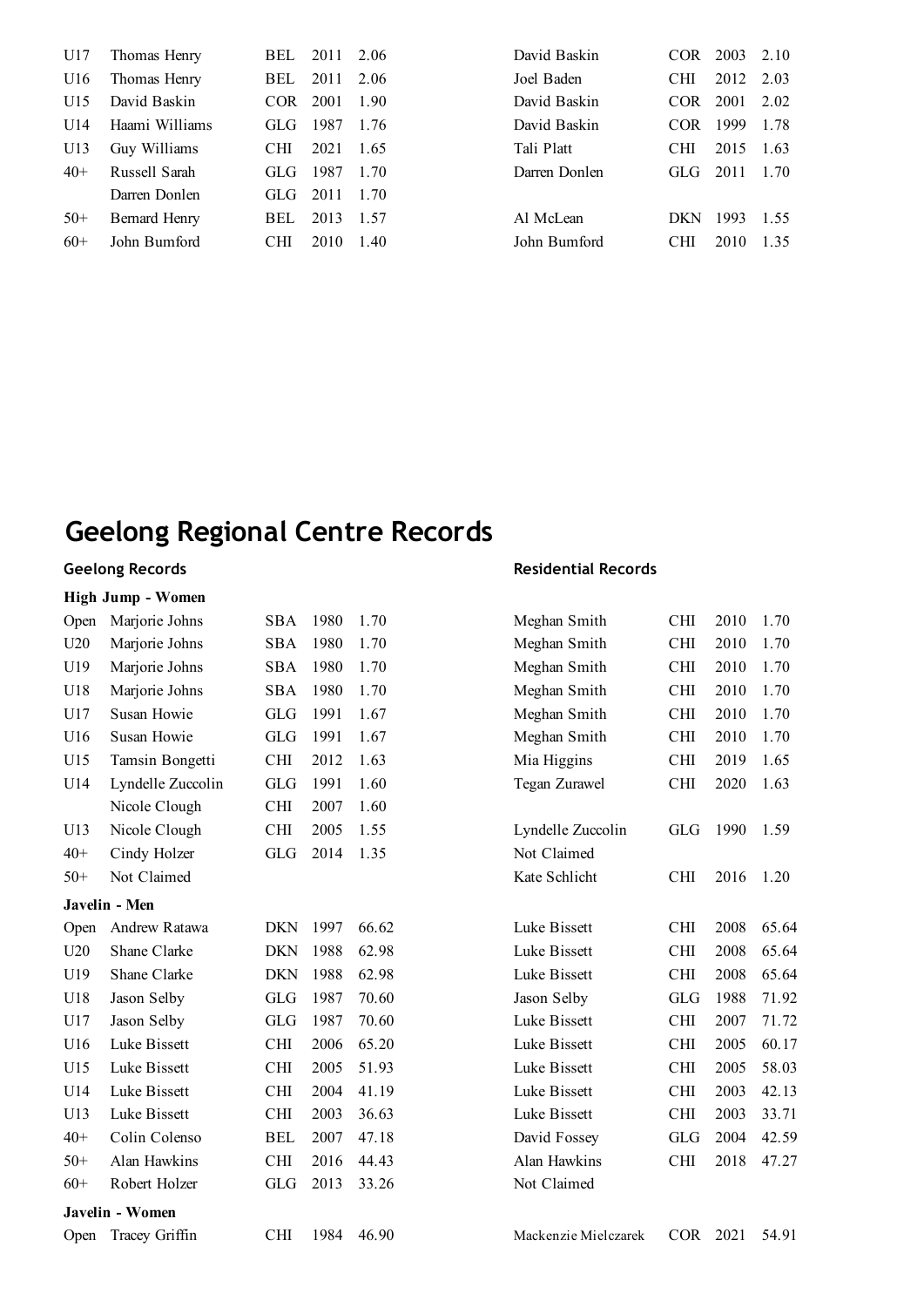| U20   | Bianca Maurer           | DKN.       | 2007 | 46.68 | Mackenzie Mielczarek    | <b>COR</b> | 2021 | 54.91 |
|-------|-------------------------|------------|------|-------|-------------------------|------------|------|-------|
| U19   | Bianca Maurer           | <b>DKN</b> | 2007 | 46.68 | Mackenzie Mielczarek    | COR.       | 2021 | 54.91 |
| U18   | Mackenzie Mielczarek    | COR.       | 2020 | 50.74 | <b>Maddison Traynor</b> | <b>CHI</b> | 2014 | 37.61 |
| U17   | Mackenzie Mielczarek    | COR.       | 2020 | 50.74 | Maddison Traynor        | <b>CHI</b> | 2014 | 37.61 |
| U16   | Jamiee van Leerdam      | GLG-       | 2013 | 37.48 | Maddison Traynor        | <b>CHI</b> | 2013 | 37.17 |
| U15   | <b>Maddison Traynor</b> | <b>CHI</b> | 2013 | 37.38 | Kasey Parish            | <b>CHI</b> | 2014 | 34.54 |
| U14   | Taylah Rollo            | COR.       | 2004 | 39.19 | Bianca Maurer           | <b>DKN</b> | 2003 | 42.24 |
| U13   | Taylah Rollo            | COR.       | 2004 | 36.44 | Taylah Rollo            | COR-       | 2004 | 37.53 |
| $40+$ | Not Claimed             |            |      |       | Cindy Holzer            | GLG        | 2014 | 26.49 |
| $50+$ | Not Claimed             |            |      |       | Not Claimed             |            |      |       |

| 46.68 | Mackenzie Mielczarek | COR        | 2021 | 54.91 |
|-------|----------------------|------------|------|-------|
| 46.68 | Mackenzie Mielczarek | <b>COR</b> | 2021 | 54.91 |
| 50.74 | Maddison Traynor     | CHI        | 2014 | 37.61 |
| 50.74 | Maddison Traynor     | <b>CHI</b> | 2014 | 37.61 |
| 37.48 | Maddison Traynor     | CHI        | 2013 | 37.17 |
| 37.38 | Kasey Parish         | CHI        | 2014 | 34.54 |
| 39.19 | Bianca Maurer        | DKN        | 2003 | 42.24 |
| 36.44 | Taylah Rollo         | COR.       | 2004 | 37.53 |
|       | Cindy Holzer         | GL G       | 2014 | 26.49 |
|       | Not Claimed          |            |      |       |
|       |                      |            |      |       |

### **Geelong Records Long Jump - Men**

#### **Residential Records**

| Open  | Michael McGrath      | GLG        | 1969 | 7.55 |        | Liam Mullen       | <b>CHI</b> | 2018 | 7.05 | $-0$       |
|-------|----------------------|------------|------|------|--------|-------------------|------------|------|------|------------|
| U20   | Michael McGrath      | <b>GLG</b> | 1965 | 7.12 |        | Liam Mullen       | <b>CHI</b> | 2018 | 7.05 | $-0$       |
| U19   | Michael McGrath      | <b>GLG</b> | 1965 | 7.12 |        | Liam Mullen       | <b>CHI</b> | 2018 | 7.05 | $-0$       |
| U18   | Chris Commons        | <b>GLG</b> | 1968 | 7.10 |        | Liam Mullen       | <b>CHI</b> | 2018 | 7.05 | $-0$       |
| U17   | Chris Commons        | <b>GLG</b> | 1968 | 7.10 |        | Liam Mullen       | <b>CHI</b> | 2018 | 7.05 | $-0$       |
| U16   | <b>Steve Hammerl</b> | <b>COR</b> | 1986 | 6.46 |        | Liam Mullen       | <b>CHI</b> | 2016 | 6.94 | $-0$       |
| U15   | Don Commons          | <b>GLG</b> | 1966 | 6.22 |        | Liam Mullen       | <b>CHI</b> | 2016 | 6.44 | $+$ (      |
| U14   | Anthony Richardson   | <b>STJ</b> | 1970 | 5.86 |        | Liam Mullen       | <b>CHI</b> | 2015 | 6.00 | $\theta$ . |
| U13   | Guy Williams         | <b>CHI</b> | 2021 | 5.64 | $+2.0$ | Guy Williams      | <b>CHI</b> | 2021 | 5.37 | $-1$       |
| $40+$ | Russell Sarah        | <b>GLG</b> | 1988 | 6.57 |        | Nick Hodgson      | <b>GLG</b> | 2012 | 5.92 | $+$ (      |
| $50+$ | Nick Hodgson         | <b>GLG</b> | 2020 | 5.37 | $+1.7$ | Nick Hodgson      | <b>GLG</b> | 2014 | 5.41 | $+1$       |
| $60+$ | Peter Lamb           | <b>BEL</b> | 2009 | 4.63 |        | Peter Lamb        | BEL        | 2012 | 4.71 | $+$ (      |
|       |                      |            |      |      |        |                   |            |      |      |            |
|       | Long Jump - Women    |            |      |      |        |                   |            |      |      |            |
| Open  | Tiana Boras          | <b>CHI</b> | 2021 | 5.75 | $+1.1$ | Tiana Boras       | <b>CHI</b> | 2021 | 5.68 | $+1$       |
| U20   | Tiana Boras          | <b>CHI</b> | 2021 | 5.75 | $+1.1$ | Tiana Boras       | <b>CHI</b> | 2021 | 5.68 | $+1$       |
| U19   | Tiana Boras          | <b>CHI</b> | 2021 | 5.75 | $+1.1$ | Tiana Boras       | <b>CHI</b> | 2021 | 5.68 | $+1$       |
| U18   | Tiana Boras          | <b>CHI</b> | 2021 | 5.75 | $+1.1$ | Tiana Boras       | <b>CHI</b> | 2021 | 5.68 | $+1$       |
| U17   | Tiana Boras          | <b>CHI</b> | 2021 | 5.75 | $+1.1$ | Tiana Boras       | <b>CHI</b> | 2021 | 5.68 | $+1$       |
| U16   | Helen Szaday         | <b>GLG</b> | 1971 | 5.58 |        | Tiana Boras       | <b>CHI</b> | 2021 | 5.68 | $+1$       |
| U15   | Helen Szaday         | <b>GLG</b> | 1971 | 5.58 |        | Tiana Boras       | <b>CHI</b> | 2019 | 5.52 | $+1$       |
| U14   | Lyndelle Zuccolin    | <b>GLG</b> | 1992 | 5.37 | $-0.3$ | Lyndelle Zuccolin | <b>GLG</b> | 1990 | 5.14 | $-0$       |
| U13   | Lyndelle Zuccolin    | <b>GLG</b> | 1990 | 4.75 | $+1.8$ | Lyndelle Zuccolin | <b>GLG</b> | 1990 | 5.14 | $-0$       |
| $40+$ | Robyn Purcell        | <b>GLG</b> | 2015 | 4.32 | $+0.2$ | Wendy Talbot      | <b>COR</b> | 2011 | 4.30 |            |
| $50+$ | Not Claimed          |            |      |      |        | Wendy Talbot      | <b>COR</b> | 2011 | 4.30 |            |

**Pole Vault - Men**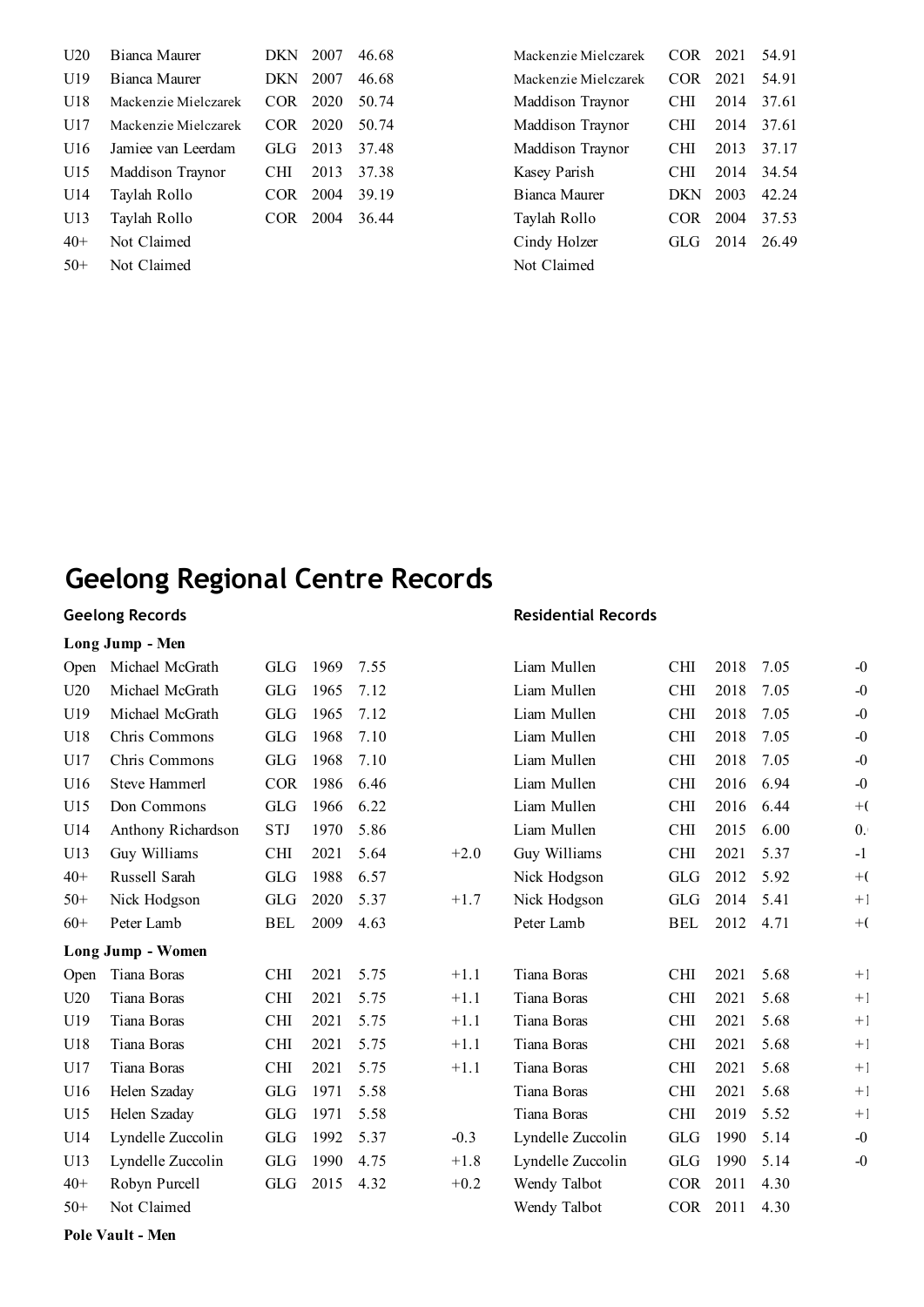| <b>Open</b> | Jackson Bews      | GLG-       | 2011 | 4.90 | Lachlan Burns     | CHI | 2019 | 5.00 |
|-------------|-------------------|------------|------|------|-------------------|-----|------|------|
|             | Lachlan Burns     | <b>CHI</b> | 2018 | 4.90 |                   |     |      |      |
| U20         | Jackson Bews      | <b>GLG</b> | 2011 | 4.75 | Lachlan Burns     | CНI | 2018 | 4.90 |
| U19         | Jed Bews          | GLG-       | 2011 | 4.65 | Jed Bews          | GLG | 2011 | 4.70 |
| U18         | Jed Bews          | GLG-       | 2011 | 4.65 | Jed Bews          | GLG | 2011 | 4.70 |
| U17         | Jed Bews          | GLG        | 2009 | 4.55 | Jed Bews          | GLG | 2011 | 4.70 |
| U16         | Jed Bews          | GLG-       | 2009 | 4.55 | Jackson Bews      | GLG | 2007 | 4.25 |
| U15         | Jed Bews          | GLG        | 2007 | 3.80 | Noah Burns        | CНI | 2021 | 4.10 |
| U14         | Jed Bews          | GLG        | 2007 | 3.71 | Jed Bews          | GLG | 2007 | 3.70 |
| U13         | Jed Bews          | GLG-       | 2006 | 2.60 | Jed Bews          | GLG | 2007 | 3.70 |
| $40+$       | <b>Grant Bews</b> | GLG-       | 2008 | 4.00 | <b>Grant Bews</b> | GLG | 2007 | 3.95 |
|             | Nick Milanovic    | <b>DKN</b> | 2013 | 4.00 |                   |     |      |      |
| $50+$       | Nick Milanovic    | DKN        | 2014 | 3.80 | Not Claimed       |     |      |      |
| $60+$       | Not Claimed       |            |      |      | Not Claimed       |     |      |      |

| Lachlan Burns               | CHI          | 2019         | 5.00         |
|-----------------------------|--------------|--------------|--------------|
| Lachlan Burns               | CHI          | 2018         | 490          |
| <b>Jed Bews</b><br>Jed Bews | GL G<br>GL G | 2011<br>2011 | 4 70<br>4 70 |
| Jed Bews                    | GL G         | 2011         | 4 70         |
| Jackson Bews<br>Noah Burns  | GL G<br>CHI  | 2007<br>2021 | 4.25<br>4 10 |
| <b>Jed Bews</b>             | GL G         | 2007         | 3.70         |
| <b>Jed Bews</b>             | GL G         | 2007         | 3.70         |
| Grant Bews                  | GL G         | 2007         | 395          |
| Not Claimed                 |              |              |              |

# **Geelong Regional Centre Records**

### **Geelong Records**

#### **Pole Vault - Women**

| Open  | Cassidy Bradshaw      | <b>CHI</b> | 2018 | 3.90  | Cassidy Bradshaw  | <b>CHI</b> | 2019 | 4.15  |
|-------|-----------------------|------------|------|-------|-------------------|------------|------|-------|
| U20   | Cassidy Bradshaw      | <b>CHI</b> | 2018 | 3.90  | Cassidy Bradshaw  | <b>CHI</b> | 2019 | 4.15  |
| U19   | Cassidy Bradshaw      | <b>CHI</b> | 2018 | 3.90  | Cassidy Bradshaw  | <b>CHI</b> | 2019 | 4.15  |
| U18   | Cassidy Bradshaw      | <b>CHI</b> | 2018 | 3.90  | Cassidy Bradshaw  | CНI        | 2019 | 4.15  |
| U17   | Cassidy Bradshaw      | <b>CHI</b> | 2018 | 3.90  | Cassidy Bradshaw  | <b>CHI</b> | 2019 | 4.15  |
| U16   | Cassidy Bradshaw      | <b>CHI</b> | 2018 | 3.90  | Cassidy Bradshaw  | <b>CHI</b> | 2019 | 4.15  |
| U15   | Cassidy Bradshaw      | <b>CHI</b> | 2018 | 3.30  | Cassidy Bradshaw  | <b>CHI</b> | 2018 | 3.70  |
| U14   | <b>Emily Bews</b>     | <b>GLG</b> | 2004 | 2.61  | Cassidy Bradshaw  | <b>CHI</b> | 2017 | 3.00  |
| U13   | Hannah Ruge           | <b>CHI</b> | 2009 | 2.30  | Cassidy Bradshaw  | <b>CHI</b> | 2016 | 2.45  |
| $40+$ | Jacinta Burns         | <b>CHI</b> | 2020 | 2.65  | Jacinta Burns     | <b>CHI</b> | 2019 | 2.81  |
| $50+$ | Jacinta Burns         | <b>CHI</b> | 2020 | 2.65  | Jacinta Burns     | <b>CHI</b> | 2019 | 2.81  |
|       | <b>Shot Put - Men</b> |            |      |       |                   |            |      |       |
| Open  | John Minns            | SBA        | 1987 | 18.88 | John Minns        | SBA        | 1988 | 19.14 |
| U20   | Steven Wiasak         | GLG        | 2006 | 14.28 | Damien Birkinhead | <b>COR</b> | 2010 | 18.21 |
| U19   | Not Claimed           |            |      |       | Damien Birkinhead | <b>COR</b> | 2010 | 18.21 |
| U18   | Damien Birkinhead     | <b>COR</b> | 2010 | 20.21 | Damien Birkinhead | <b>COR</b> | 2010 | 20.17 |
| U17   | Damien Birkinhead     | <b>COR</b> | 2010 | 20.21 | Damien Birkinhead | <b>COR</b> | 2010 | 20.17 |
| U16   | Damien Birkinhead     | <b>COR</b> | 2008 | 19.90 | Damien Birkinhead | <b>COR</b> | 2008 | 20.00 |
| U15   | Damien Birkinhead     | <b>COR</b> | 2008 | 18.79 | Ned Weatherly     | <b>CHI</b> | 2012 | 17.11 |
| U14   | Ned Weatherly         | <b>CHI</b> | 2012 | 16.56 | Oliver Courtnay   | <b>CHI</b> | 2015 | 18.02 |
| U13   | Oliver Courtnay       | <b>CHI</b> | 2015 | 15.90 | Oliver Courtnay   | <b>CHI</b> | 2014 | 14.65 |
| $40+$ | Eric Zuccolin         | <b>GLG</b> | 1997 | 12.98 | Eric Zuccolin     | <b>GLG</b> | 1996 | 12.01 |
| $50+$ | Stan Stoop            | GLG        | 2011 | 12.05 | Stan Stoop        | GLG        | 2011 | 11.57 |

| Cassidy Bradshaw  | CHI        | 2019 | 4.15  |
|-------------------|------------|------|-------|
| Cassidy Bradshaw  | <b>CHI</b> | 2019 | 4.15  |
| Cassidy Bradshaw  | <b>CHI</b> | 2019 | 4.15  |
| Cassidy Bradshaw  | <b>CHI</b> | 2019 | 4.15  |
| Cassidy Bradshaw  | <b>CHI</b> | 2019 | 4.15  |
| Cassidy Bradshaw  | <b>CHI</b> | 2019 | 4.15  |
| Cassidy Bradshaw  | <b>CHI</b> | 2018 | 3.70  |
| Cassidy Bradshaw  | CНI        | 2017 | 3.00  |
| Cassidy Bradshaw  | <b>CHI</b> | 2016 | 2.45  |
| Jacinta Burns     | <b>CHI</b> | 2019 | 2.81  |
| Jacinta Burns     | <b>CHI</b> | 2019 | 2.81  |
|                   |            |      |       |
| John Minns        | SBA        | 1988 | 19.14 |
| Damien Birkinhead | <b>COR</b> | 2010 | 18.21 |
| Damien Birkinhead | <b>COR</b> | 2010 | 18.21 |
| Damien Birkinhead |            |      |       |
|                   | <b>COR</b> | 2010 | 20.17 |
| Damien Birkinhead | <b>COR</b> | 2010 | 20.17 |
| Damien Birkinhead | <b>COR</b> | 2008 | 20.00 |
| Ned Weatherly     | <b>CHI</b> | 2012 | 17.11 |
| Oliver Courtnay   | <b>CHI</b> | 2015 | 18.02 |
| Oliver Courtnay   | <b>CHI</b> | 2014 | 14.65 |
| Eric Zuccolin     | GLG        | 1996 | 12.01 |
| Stan Stoop        | <b>GLG</b> | 2011 | 11.57 |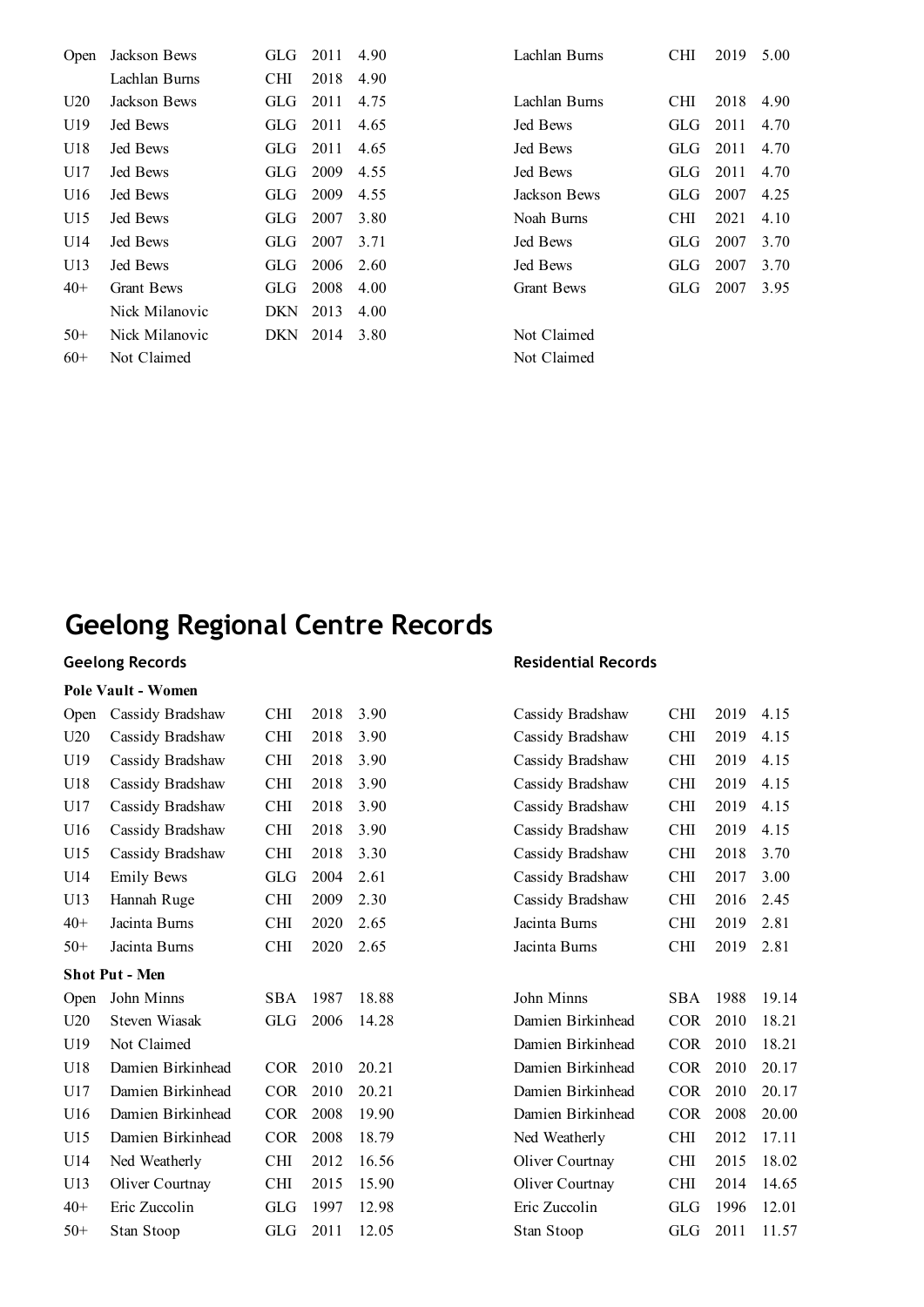| $60+$       | Peter Wrzuszczak        | COR.       | 2021 | 10.90 | Peter Wrzuszczak | <b>COR</b> | 2021 | 10.51 |
|-------------|-------------------------|------------|------|-------|------------------|------------|------|-------|
|             | <b>Shot Put - Women</b> |            |      |       |                  |            |      |       |
| <b>Open</b> | Yvette Ykema            | COR.       | 1984 | 14.45 | Yvette Ykema     | COR.       | 1986 | 15.03 |
| U20         | Yvette Ykema            | COR.       | 1984 | 14.45 | Yvette Ykema     | <b>COR</b> | 1986 | 15.03 |
| U19         | Yvette Ykema            | <b>COR</b> | 1984 | 14.45 | Yvette Ykema     | <b>COR</b> | 1986 | 15.03 |
| U18         | Yvette Ykema            | COR.       | 1984 | 14.45 | Yvette Ykema     | COR.       | 1986 | 15.03 |
| U17         | Yvette Ykema            | COR.       | 1984 | 14.45 | Yvette Ykema     | <b>COR</b> | 1986 | 15.03 |
| U16         | Yvette Ykema            | COR.       | 1984 | 14.45 | Bianca Maurer    | DKN        | 2006 | 11.98 |
| U15         | Not Claimed             |            |      |       | Not Claimed      |            |      |       |
| U14         | Danielle Byrnes         | DKN        | 2006 | 13.05 | Danielle Byrnes  | DKN        | 2006 | 11.97 |
| U13         | Bianca Maurer           | DKN        | 2003 | 10.70 | Bianca Maurer    | DKN.       | 2003 | 11.25 |
| $40+$       | <b>Yvette Owens</b>     | <b>COR</b> | 2018 | 8.32  | Not Claimed      |            |      |       |
| $50+$       | Karen Kirby             | <b>CHI</b> | 2018 | 9.03  | Karen Kirby      | <b>CHI</b> | 2018 | 9.16  |

### **Geelong Records**

#### **Triple Jump - Men**

|       | I riple Jump - Men  |            |      |       |        |               |            |      |       |       |
|-------|---------------------|------------|------|-------|--------|---------------|------------|------|-------|-------|
| Open  | Michael McGrath     | GLG        | 1966 | 15.87 |        | Liam Mullen   | <b>CHI</b> | 2018 | 14.30 | $+1$  |
| U20   | Michael McGrath     | <b>GLG</b> | 1966 | 15.87 |        | Liam Mullen   | <b>CHI</b> | 2018 | 14.30 | $+1$  |
| U19   | Michael McGrath     | <b>GLG</b> | 1966 | 15.87 |        | Liam Mullen   | <b>CHI</b> | 2018 | 14.30 | $+1$  |
| U18   | Chris Commons       | <b>GLG</b> | 1968 | 15.00 |        | Liam Mullen   | <b>CHI</b> | 2018 | 14.30 | $+1$  |
| U17   | Chris Commons       | <b>GLG</b> | 1968 | 15.00 |        | Liam Mullen   | <b>CHI</b> | 2018 | 14.30 | $+1$  |
| U16   | Don Commons         | <b>GLG</b> | 1967 | 14.02 |        | Liam Mullen   | <b>CHI</b> | 2017 | 14.06 | $-0$  |
| U15   | Don Commons         | <b>GLG</b> | 1967 | 12.95 |        | Seth McCleish | <b>CHI</b> | 2021 | 12.91 | $+1$  |
| U14   | Michael Stokes      | SBA        | 1969 | 12.53 |        | Finn Murphy   | <b>CHI</b> | 2017 | 12.73 | $+$ ( |
| U13   | Haami Williams      | <b>GLG</b> | 1985 | 11.20 |        | Guy Williams  | <b>CHI</b> | 2021 | 11.24 | $+1$  |
| $40+$ | Russell Sarah       | <b>GLG</b> | 1987 | 14.14 |        | Nick Hodgson  | <b>GLG</b> | 2013 | 12.98 | $+1$  |
| $50+$ | Nick Hodgson        | <b>GLG</b> | 2014 | 12.37 | $+1.5$ | Nick Hodgson  | GLG        | 2014 | 12.47 | $+$ . |
| $60+$ | Peter Lamb          | BEL        | 2009 | 9.74  |        | Peter Lamb    | <b>BEL</b> | 2010 | 9.89  |       |
|       | Triple Jump - Women |            |      |       |        |               |            |      |       |       |
| Open  | Tiana Boras         | <b>CHI</b> | 2021 | 12.81 | $+1.6$ | Tiana Boras   | <b>CHI</b> | 2020 | 13.07 | $+1$  |
| U20   | Tiana Boras         | <b>CHI</b> | 2021 | 12.81 | $+1.6$ | Tiana Boras   | <b>CHI</b> | 2020 | 13.07 | $+1$  |
| U19   | Tiana Boras         | <b>CHI</b> | 2021 | 12.81 | $+1.6$ | Tiana Boras   | <b>CHI</b> | 2020 | 13.07 | $+1$  |
| U18   | Tiana Boras         | <b>CHI</b> | 2021 | 12.81 | $+1.6$ | Tiana Boras   | <b>CHI</b> | 2020 | 13.07 | $+1$  |
| U17   | Tiana Boras         | <b>CHI</b> | 2021 | 12.81 | $+1.6$ | Tiana Boras   | <b>CHI</b> | 2020 | 13.07 | $+1$  |
| U16   | Tiana Boras         | <b>CHI</b> | 2020 | 12.34 | $+1.8$ | Tiana Boras   | <b>CHI</b> | 2020 | 13.07 | $+1$  |
| U15   | Tiana Boras         | <b>CHI</b> | 2020 | 12.34 | $+1.8$ | Tiana Boras   | <b>CHI</b> | 2020 | 13.07 | $+1$  |
| U14   | Tiana Boras         | <b>CHI</b> | 2018 | 11.39 | $+1.0$ | Tiana Boras   | <b>CHI</b> | 2020 | 12.34 | $+1$  |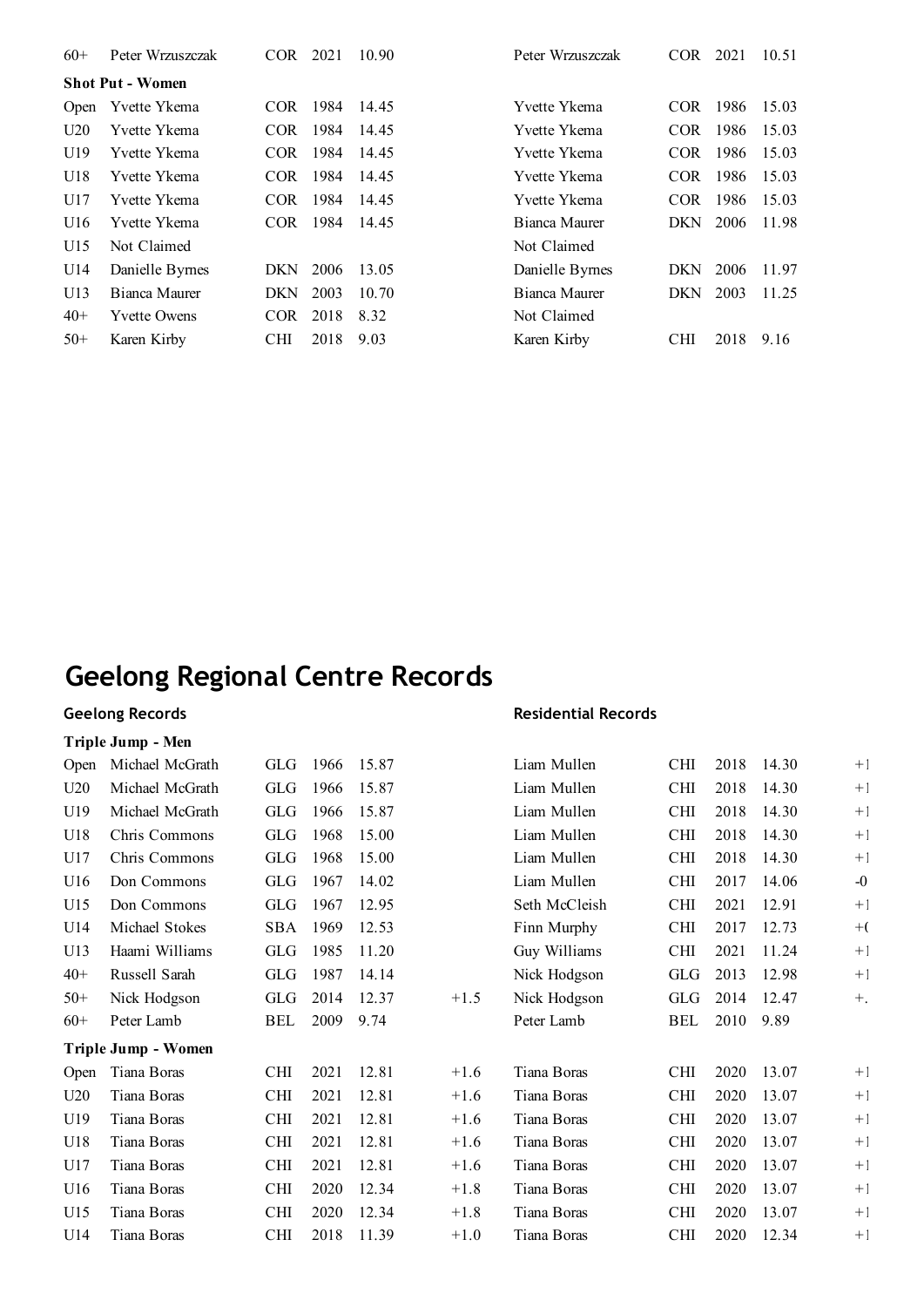| U13   | Nicole Clough                | <b>CHI</b> | 2005     | 10.13 | $-1.3$ | Karla Boras      | <b>CHI</b> | 2021 | 10.79 |
|-------|------------------------------|------------|----------|-------|--------|------------------|------------|------|-------|
| $40+$ | Not Claimed                  |            |          |       |        | Not Claimed      |            |      |       |
| $50+$ | Wendy Talbot                 |            | COR 2012 | 8.49  | $+1.0$ | Mary Clough      | <b>CHI</b> | 2008 | 7.02  |
|       | Decathlon - Men              |            |          |       |        |                  |            |      |       |
| Open  | Nick Milanovic               | DKN        | 1994     | 5,986 |        | Peter Fossey     | <b>GLG</b> | 1986 | 7,432 |
| U20   | Mark Graham                  | GLG        | 1994     | 5,746 |        | Not Claimed      |            |      |       |
| U19   | Not Claimed                  |            |          |       |        | Not Claimed      |            |      |       |
| U18   | Not Claimed                  |            |          |       |        | Jack Henry       | <b>BEL</b> | 2015 | 6,009 |
| U17   | Not Claimed                  |            |          |       |        | Jack Henry       | <b>BEL</b> | 2015 | 6,009 |
|       | <b>Multiple Events - Men</b> |            |          |       |        |                  |            |      |       |
| U16   | Josh Baker                   | GLG        | 1995     | 4,223 |        | Shaun Baxter     | <b>COR</b> | 1993 | 4,339 |
| U15   | Not Claimed                  |            |          |       |        | Jarrod Egan      | <b>GLG</b> | 1991 | 2,431 |
| U14   | Josh Baker                   | <b>GLG</b> | 1993     | 2,870 |        | Josh Baker       | <b>GLG</b> | 1994 | 3,251 |
| U13   | Daniel Cole                  | <b>GLG</b> | 1994     | 1,831 |        | Not Claimed      |            |      |       |
| $40+$ | Peter Urban                  | <b>COR</b> | 1995     | 2,500 |        | Keith Smith      | <b>CHI</b> | 2016 | 4,707 |
| $50+$ | Rudi Hochreiter              | <b>GLG</b> | 1977     | 2,379 |        | Not Claimed      |            |      |       |
| $60+$ | Not Claimed                  |            |          |       |        | Not Claimed      |            |      |       |
|       | <b>Heptathlon - Women</b>    |            |          |       |        |                  |            |      |       |
| Open  | Lyndelle Zuccolin            | GLG        | 1993     | 3,851 |        | Vanessa Lawler   | GLG        | 1991 | 4,724 |
| U20   | Lyndelle Zuccolin            | <b>GLG</b> | 1993     | 3,851 |        | Vanessa Lawler   | <b>GLG</b> | 1991 | 4,724 |
| U19   | Lyndelle Zuccolin            | <b>GLG</b> | 1993     | 3,851 |        | Vanessa Lawler   | <b>GLG</b> | 1991 | 4,724 |
| U18   | Lyndelle Zuccolin            | <b>GLG</b> | 1993     | 3,851 |        | Vanessa Lawler   | <b>GLG</b> | 1991 | 4,724 |
| U17   | Lyndelle Zuccolin            | <b>GLG</b> | 1993     | 3,851 |        | Vanessa Lawler   | <b>GLG</b> | 1990 | 4,677 |
| U16   | Not Claimed                  |            |          |       |        | Maddison Traynor | <b>CHI</b> | 2013 | 4,260 |

 $+1$ .

# **Geelong Regional Centre Records**

|       | <b>Geelong Records</b>         |            |      |       | <b>Residential Records</b> |            |      |       |
|-------|--------------------------------|------------|------|-------|----------------------------|------------|------|-------|
|       | <b>Multiple Events - Women</b> |            |      |       |                            |            |      |       |
| U16   | Susan Howie                    | <b>GLG</b> | 1991 | 4,522 | Vanessa Lawler             | <b>GLG</b> | 1989 | 4,593 |
| U15   | Not Claimed                    |            |      |       | Holly Randall              | <b>CHI</b> | 2006 | 3,977 |
| U14   | Not Claimed                    |            |      |       | Lyndelle Zuccolin          | <b>GLG</b> | 1992 | 3,020 |
| U13   | Not Claimed                    |            |      |       | Lyndelle Zuccolin          | <b>GLG</b> | 1991 | 2,843 |
| $40+$ | Not Claimed                    |            |      |       | Not Claimed                |            |      |       |
| $50+$ | Not Claimed                    |            |      |       | Not Claimed                |            |      |       |
|       | 4 x 100 metres Relay - Men     |            |      |       |                            |            |      |       |
| Open  | Deakin                         |            | 1997 | 43.6  | Geelong Guild              |            | 2010 | 42.67 |
| U20   | Deakin                         |            | 1990 | 44.2  | Deakin                     |            | 1990 | 43.2  |
| U19   | Deakin                         |            | 1990 | 44.2  | Deakin                     |            | 1990 | 43.2  |
| U18   | Deakin                         |            | 1990 | 44.2  | Deakin                     |            | 1990 | 43.2  |
| U17   | Geelong Guild                  |            | 1989 | 45.4  | Geelong Guild              |            | 1994 | 44.5  |
| U16   | St Joseph's                    |            | 1968 | 46.6  | Chilwell                   |            | 2014 | 45.81 |
| U15   | Geelong Guild                  |            | 1978 | 48.8  | Geelong Guild              |            | 2017 | 50.65 |
| U14   | St Joseph's                    |            | 1968 | 50.8  | Geelong Guild              |            | 2017 | 50.65 |
| U13   | Geelong Guild                  |            | 1972 | 51.7  | Chilwell                   |            | 2015 | 58.19 |
| $40+$ | Geelong Guild                  |            | 2006 | 51.4  | Geelong Guild              |            | 2013 | 49.45 |
| $50+$ | Chilwell                       |            | 1998 | 55.5  | Geelong Guild              |            | 2014 | 51.23 |
| $60+$ | Bellarine                      |            | 2009 | 65.08 | Not Claimed                |            |      |       |

**4 x 100 metres Relay - Women**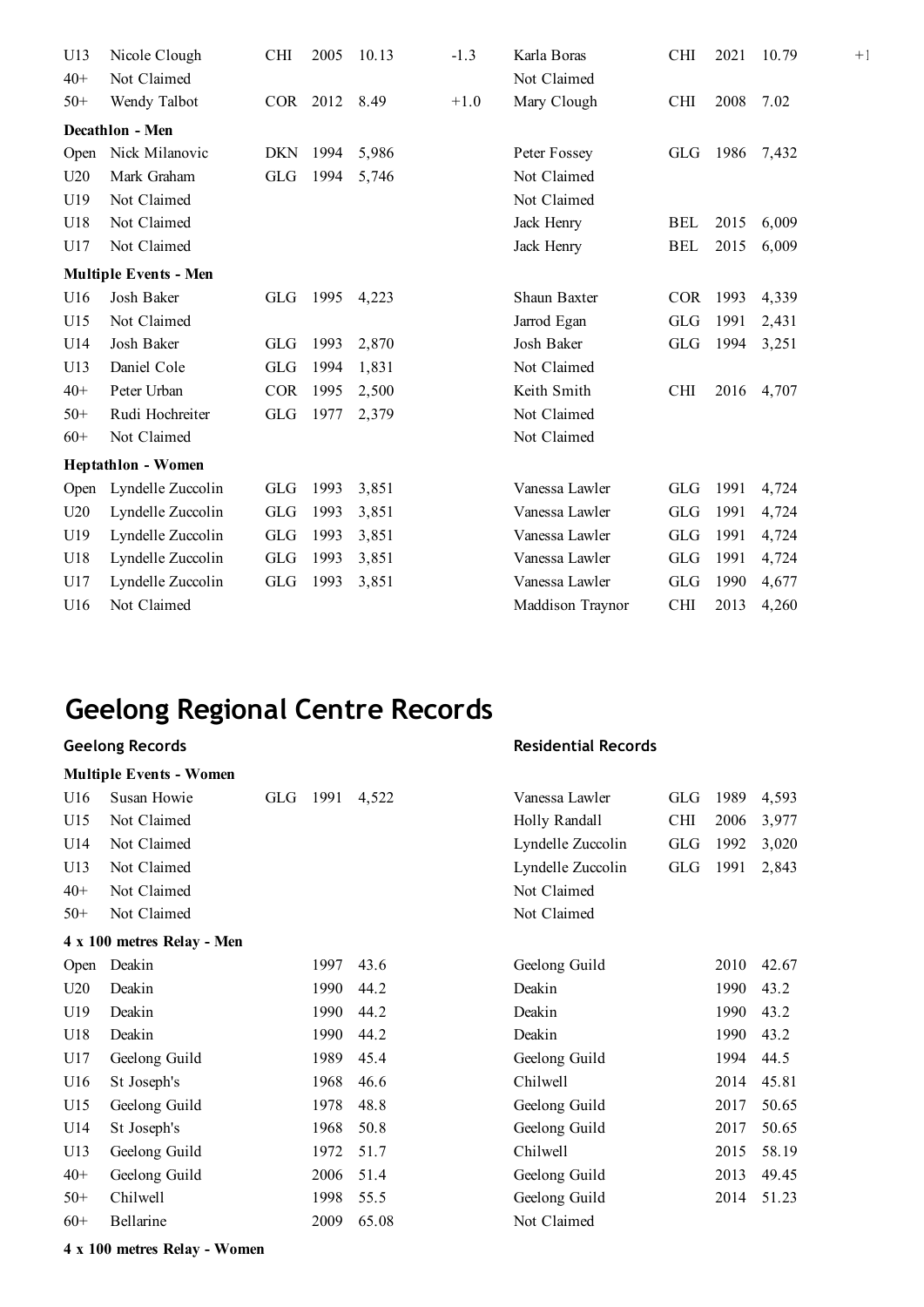| Open  | Geelong Guild              | 1980 | 48.4   | Geelong Guild | 2014 | 48.72   |
|-------|----------------------------|------|--------|---------------|------|---------|
| U20   | Geelong Guild              | 1980 | 48.4   | Geelong Guild | 2014 | 48.72   |
| U19   | Geelong Guild              | 1980 | 48.4   | Geelong Guild | 2014 | 48.72   |
| U18   | Geelong Guild              | 1980 | 48.4   | Geelong Guild | 2014 | 48.72   |
| U17   | Deakin                     | 1995 | 50.3   | Geelong Guild | 2017 | 49.36   |
| U16   | Deakin                     | 1995 | 50.3   | Geelong Guild | 2017 | 49.36   |
| U15   | Geelong Guild              | 1986 | 51.2   | Geelong Guild | 1985 | 51.4    |
| U14   | Geelong Guild              | 1984 | 52.5   | Geelong Guild | 1985 | 51.4    |
| U13   | Chilwell                   | 2009 | 54.5   | Chilwell      | 2012 | 60.20   |
| $40+$ | Chilwell                   | 2016 | 60.29  | Geelong Guild | 2014 | 58.71   |
| $50+$ | Chilwell                   | 2020 | 66.19  | Not Claimed   |      |         |
|       | 4 x 200 metres Relay - Men |      |        |               |      |         |
| Open  | Werribee                   | 1967 | 1:30.7 | South Barwon  | 1987 | 1:29.3  |
| U20   | Geelong Guild              | 1995 | 1:31.9 | Deakin        | 1992 | 1:30.5  |
|       |                            |      |        | Geelong Guild | 1995 | 1:30.63 |
| U19   | Geelong Guild              | 1995 | 1:31.9 | Deakin        | 1992 | 1:30.5  |
|       |                            |      |        | Geelong Guild | 1995 | 1:30.63 |
| U18   | Geelong Guild              | 1995 | 1:31.9 | Deakin        | 1992 | 1:30.5  |
|       |                            |      |        | Geelong Guild | 1995 | 1:30.63 |
| U17   | Geelong Guild              | 1994 | 1:33.0 | Geelong Guild | 1989 | 1:31.5  |
| U16   | Corio                      | 1968 | 1:36.9 | Geelong Guild | 1999 | 1:40.41 |
| U15   | Geelong Guild              | 1978 | 1:45.2 | Geelong Guild | 1990 | 1:50.09 |
| U14   | Geelong Guild              | 1968 | 1:48.8 | Geelong Guild | 1990 | 1:50.09 |
| U13   | Bellarine                  | 1972 | 1:51.2 | Not Claimed   |      |         |
| $40+$ | Corio                      | 2006 | 1:52.6 | Not Claimed   |      |         |
| $50+$ | Chilwell                   | 1998 | 1:53.3 | Not Claimed   |      |         |
| $60+$ | Not Claimed                |      |        | Not Claimed   |      |         |

### **Geelong Records**

#### **4 x 200 metres Relay - Women**

| Open  | Bellarine                  | 1995 | 1:43.8  | Deakin        | 2007 | 1:40.32 |
|-------|----------------------------|------|---------|---------------|------|---------|
| U20   | Deakin                     | 1995 | 1:44.5  | Bellarine     | 1992 | 1:43.33 |
| U19   | Deakin                     | 1995 | 1:44.5  | Deakin        | 1995 | 1:44.09 |
| U18   | Deakin                     | 1995 | 1:44.5  | Deakin        | 1995 | 1:44.09 |
| U17   | Deakin                     | 1995 | 1:44.5  | Deakin        | 1995 | 1:44.09 |
| U16   | Deakin                     | 1995 | 1:44.5  | Deakin        | 1994 | 1:44.3  |
| U15   | Geelong Guild              | 1975 | 1:47.8  | Geelong Guild | 1987 | 1:49.2  |
| U14   | Geelong Guild              | 1985 | 1:50.3  | Geelong Guild | 1987 | 1:49.2  |
| U13   | Bellarine                  | 1991 | 2:00.8  | Not Claimed   |      |         |
| $40+$ | Not Claimed                |      |         | Not Claimed   |      |         |
| $50+$ | Not Claimed                |      |         | Not Claimed   |      |         |
|       | 4 x 400 metres Relay - Men |      |         |               |      |         |
| Open  | Chilwell                   | 2018 | 3:20.71 | Chilwell      | 2018 | 3:11.26 |
| U20   | Deakin                     | 1992 | 3:29.2  | Geelong Guild | 1990 | 3:19.2  |
| U19   | Deakin                     | 1992 | 3:29.2  | Geelong Guild | 1990 | 3:19.2  |
| U18   | Deakin                     | 1992 | 3:29.2  | Geelong Guild | 1990 | 3:19.2  |
| U17   | Geelong Guild              | 1995 | 3:33.1  | Geelong Guild | 1989 | 3:25.8  |
| U16   | South Barwon               | 1979 | 3:39.1  | Chilwell      | 2014 | 3:36.52 |
|       |                            |      |         |               |      |         |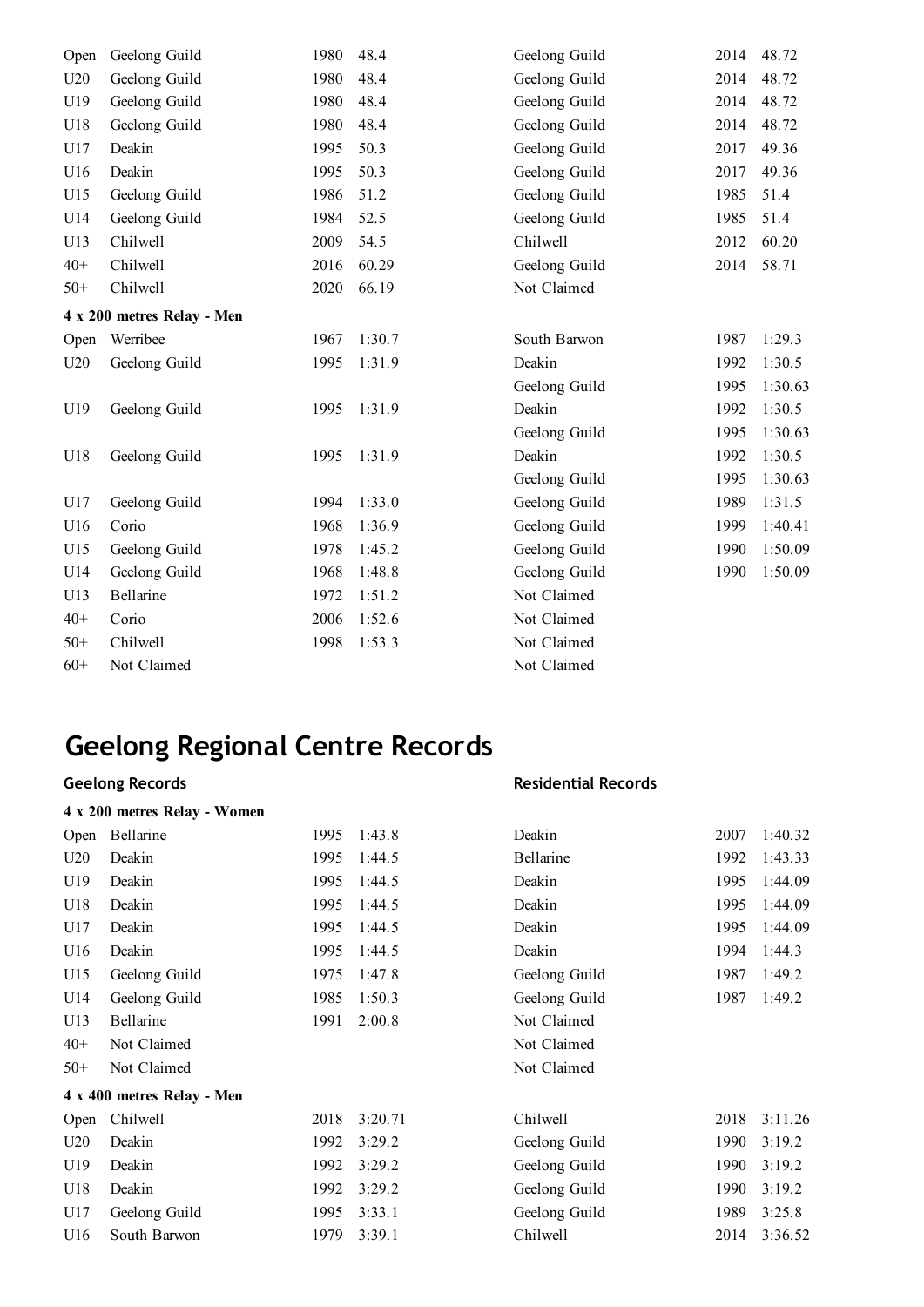| U15   | South Barwon                 | 1978 | 3:50.4  | Geelong Guild | 2017 | 3:59.85 |
|-------|------------------------------|------|---------|---------------|------|---------|
| U14   | St Joseph's                  | 1969 | 4:10.2  | Geelong Guild | 2017 | 3:59.85 |
| U13   | St Joseph's                  | 1988 | 4:26.2  | Not Claimed   |      |         |
| $40+$ | Corio                        | 1994 | 4:00.8  | Not Claimed   |      |         |
| $50+$ | Corio                        | 1994 | 4:32.8  | Not Claimed   |      |         |
| $60+$ | Chilwell                     | 2008 | 5:56.19 | Not Claimed   |      |         |
|       | 4 x 400 metres Relay - Women |      |         |               |      |         |
| Open  | Deakin                       | 1995 | 3:58.9  | Deakin        | 2019 | 3:46.33 |
| U20   | Deakin                       | 1995 | 3:58.9  | Geelong Guild | 2014 | 3:52.11 |
| U19   | Deakin                       | 1995 | 3:58.9  | Geelong Guild | 2014 | 3:52.11 |
| U18   | Deakin                       | 1995 | 3:58.9  | Deakin        | 1995 | 3:53.33 |
| U17   | Deakin                       | 1995 | 3:58.9  | Deakin        | 1995 | 3:53.33 |
| U16   | Deakin                       | 1995 | 3:58.9  | Deakin        | 1996 | 4:04.15 |
| U15   | Bay City                     | 1980 | 4:12.6  | Geelong Guild | 2017 | 4:12.26 |
| U14   | Bellarine                    | 1990 | 4:32.4  | Geelong Guild | 2017 | 4:12.26 |
| U13   | Chilwell                     | 2012 | 4:47.16 | Chilwell      | 2012 | 4:51.19 |
| $40+$ | Chilwell                     | 2020 | 5:00.36 | Chilwell      | 2017 | 4:49.22 |
| $50+$ | Chilwell                     | 2016 | 4:49.61 | Not Claimed   |      |         |

|       | <b>Geelong Records</b>       |      |          | <b>Residential Records</b> |      |         |  |
|-------|------------------------------|------|----------|----------------------------|------|---------|--|
|       | 4 x 800 metres Relay - Men   |      |          |                            |      |         |  |
| Open  | Deakin                       | 1994 | 7:47.5   | Deakin                     | 2015 | 7:38.08 |  |
| U20   | Deakin                       | 1994 | 7:47.5   | Chilwell                   | 2014 | 7:50.02 |  |
| U19   | Deakin                       | 1994 | 7:47.5   | Chilwell                   | 2014 | 7:50.02 |  |
| U18   | Deakin                       | 1994 | 7:47.5   | Chilwell                   | 2014 | 7:50.02 |  |
| U17   | Chilwell                     | 2005 | 9:18.77  | Corio                      | 1987 | 8:14.3  |  |
| U16   | Chilwell                     | 2005 | 9:18.77  | Corio                      | 1987 | 8:14.3  |  |
| U15   | Bellarine                    | 1991 | 10:20.2  | Not Claimed                |      |         |  |
| U14   | Bellarine                    | 1991 | 10:20.2  | Not Claimed                |      |         |  |
| U13   | Geelong Guild                | 1994 | 12:07.8  | Not Claimed                |      |         |  |
| $40+$ | Chilwell                     | 2008 | 9:55.32  | Not Claimed                |      |         |  |
| $50+$ | Not Claimed                  |      |          | Not Claimed                |      |         |  |
| $60+$ | Not Claimed                  |      |          | Not Claimed                |      |         |  |
|       | 4 x 800 metres Relay - Women |      |          |                            |      |         |  |
| Open  | Deakin                       | 1993 | 10:01.9  | Deakin                     | 1996 | 9:08.68 |  |
| U20   | Chilwell                     | 2008 | 10:27.36 | Deakin                     | 1996 | 9:08.68 |  |
| U19   | Chilwell                     | 2008 | 10:27.36 | Deakin                     | 1996 | 9:08.68 |  |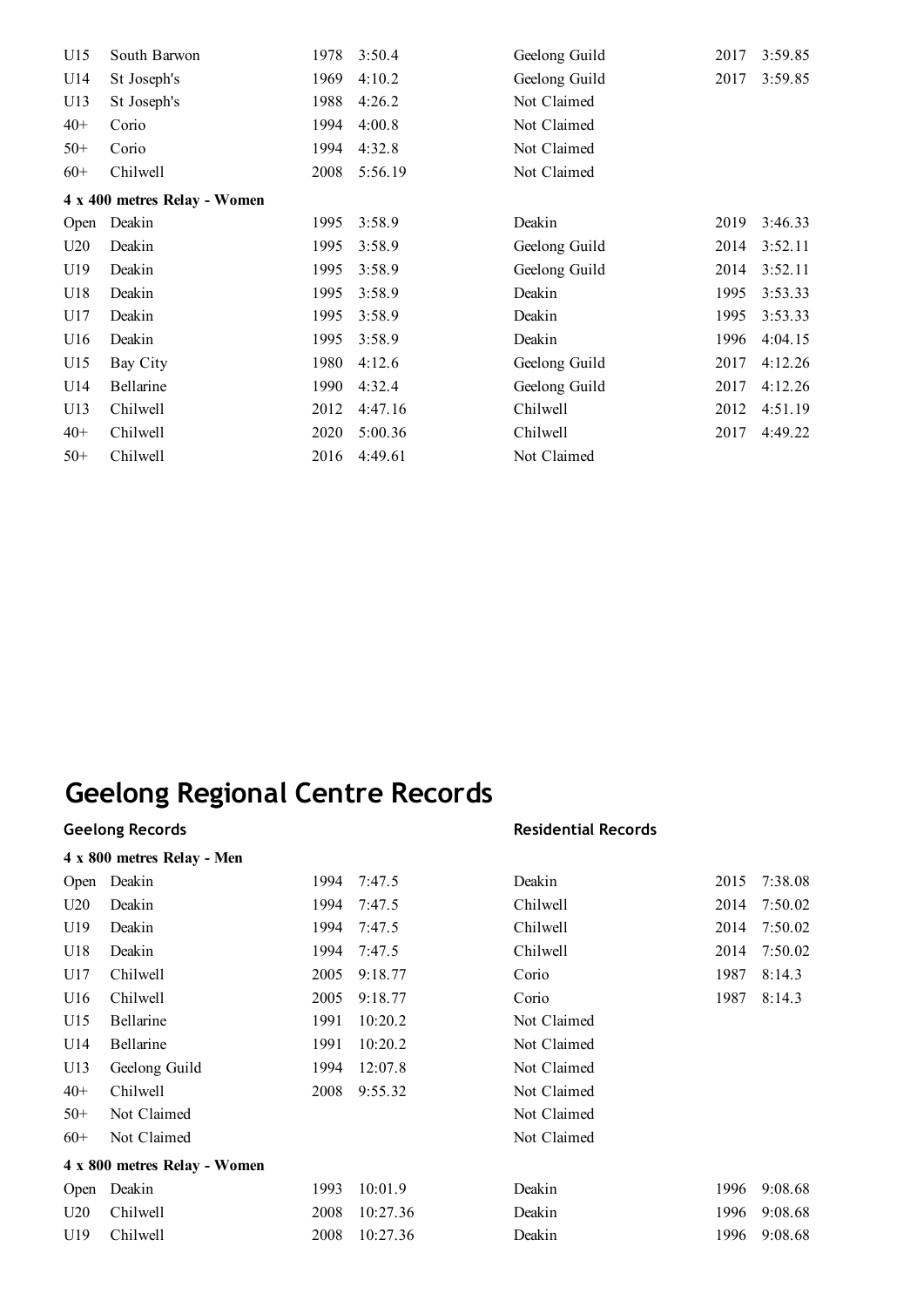| U18                         | Chilwell      | 2008 | 10:27.36 | Deakin        | 1996 | 9:08.68  |  |  |
|-----------------------------|---------------|------|----------|---------------|------|----------|--|--|
| U17                         | Chilwell      | 2008 | 10:27.36 | Chilwell      | 2014 | 9:24.73  |  |  |
| U16                         | Chilwell      | 2008 | 10:27.36 | Chilwell      | 2014 | 9:24.73  |  |  |
| U15                         | Chilwell      | 2008 | 10:27.36 | Geelong Guild | 1997 | 10:04.30 |  |  |
| U14                         | Chilwell      | 2008 | 10:27.36 | Corio         | 1988 | 10:42.0  |  |  |
| U13                         | Not Claimed   |      |          | Not Claimed   |      |          |  |  |
| $40+$                       | Not Claimed   |      |          | Not Claimed   |      |          |  |  |
| $50+$                       | Not Claimed   |      |          | Not Claimed   |      |          |  |  |
| 4 x 1500 metres Relay - Men |               |      |          |               |      |          |  |  |
| Open                        | Corio         | 1991 | 16:47.2  | Geelong Guild | 1997 | 16:38.32 |  |  |
| U20                         | Corio         | 1988 | 18:42.4  | Geelong Guild | 1998 | 17:00.62 |  |  |
| U19                         | Corio         | 1992 | 19:50.6  | Not Claimed   |      |          |  |  |
| U18                         | Corio         | 1992 | 19:50.6  | Not Claimed   |      |          |  |  |
| U17                         | Chilwell      | 2005 | 19:59.3  | Not Claimed   |      |          |  |  |
| U16                         | Chilwell      | 2005 | 19:59.3  | Not Claimed   |      |          |  |  |
| U15                         | Geelong Guild | 1992 | 22:47.7  | Not Claimed   |      |          |  |  |
| U14                         | Geelong Guild | 1992 | 22:47.7  | Not Claimed   |      |          |  |  |
| U13                         | Geelong Guild | 1992 | 22:47.7  | Not Claimed   |      |          |  |  |
| $40+$                       | Chilwell      | 2005 | 18:58.8  | Chilwell      | 2008 | 19:14.89 |  |  |
| $50+$                       | Not Claimed   |      |          | Not Claimed   |      |          |  |  |
| $60+$                       | Not Claimed   |      |          | Not Claimed   |      |          |  |  |

#### **4 x 1500 metres Relay - Women**

#### **Geelong Records Residential Records**

|           | $\tau$ a love meals index $\tau$ weight |      |         |             |      |          |  |
|-----------|-----------------------------------------|------|---------|-------------|------|----------|--|
| Open      | Corio                                   | 1991 | 21:47.0 | Deakin      | 2019 | 19:03.86 |  |
| U20       | Corio                                   | 1991 | 21:47.0 | Corio       | 1992 | 20:13.64 |  |
| U19       | Corio                                   | 1988 | 23:20.0 | Corio       | 1992 | 20:13.64 |  |
| U18       | Corio                                   | 1988 | 23:20.0 | Not Claimed |      |          |  |
| U17       | Corio                                   | 1988 | 23:20.0 | Not Claimed |      |          |  |
| U16       | Corio                                   | 1988 | 23:20.0 | Not Claimed |      |          |  |
| U15       | Not Claimed                             |      |         | Not Claimed |      |          |  |
| U14       | Not Claimed                             |      |         | Not Claimed |      |          |  |
| U13       | Not Claimed                             |      |         | Not Claimed |      |          |  |
| $40+$     | Not Claimed                             |      |         | Not Claimed |      |          |  |
| $50+$     | Not Claimed                             |      |         | Not Claimed |      |          |  |
|           | <b>Medley Relay - Men</b>               |      |         |             |      |          |  |
| Open Lara |                                         | 1987 | 3:32.9  | Chilwell    | 2018 | 3:24.48  |  |
| U20       | Geelong Guild                           | 1997 | 3:34.8  | Chilwell    | 2018 | 3:32.67  |  |
|           |                                         |      |         |             |      |          |  |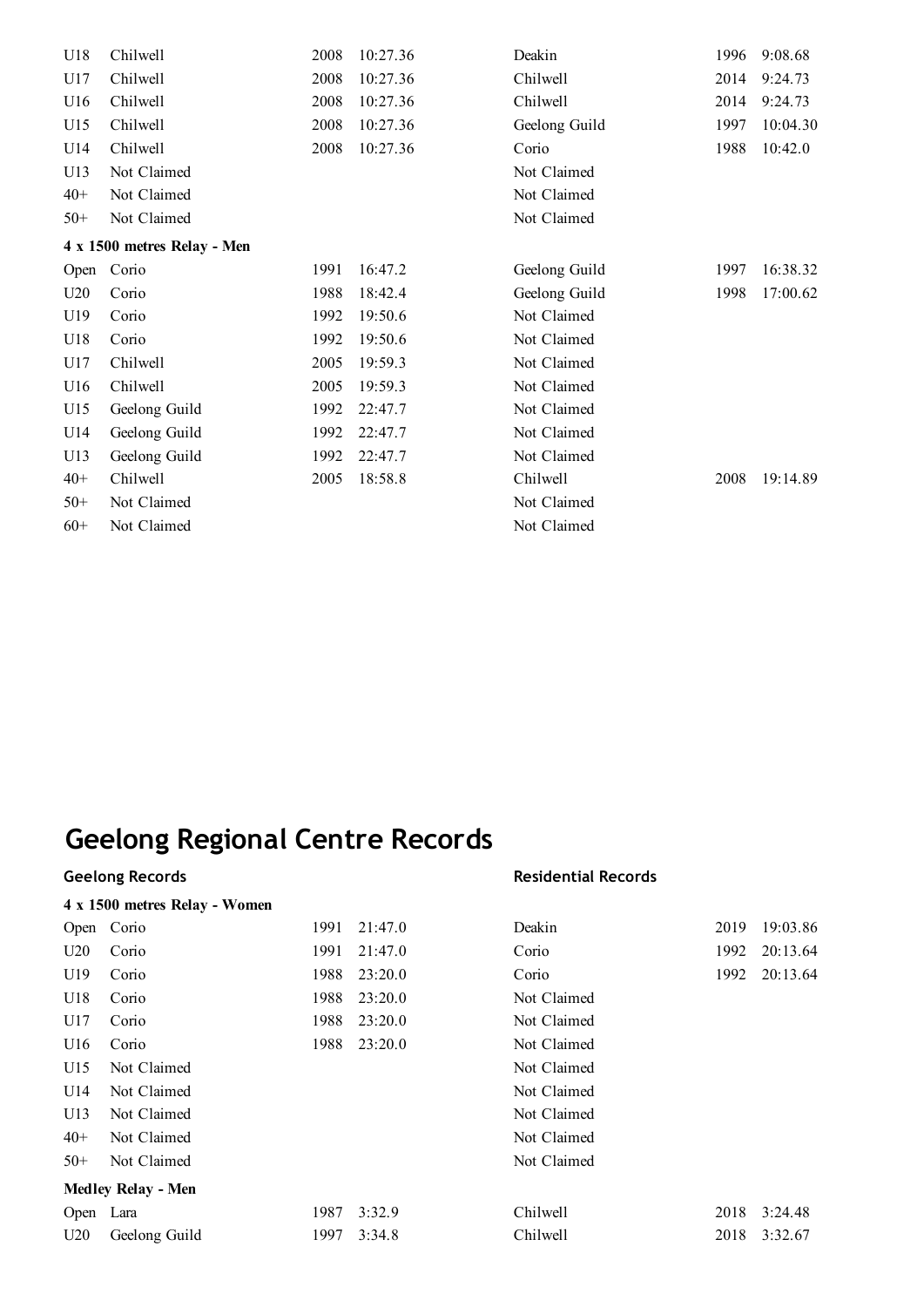| U19   | Geelong Guild               | 1980 | 3:41.4  | Chilwell      | 2018 | 3:32.67 |
|-------|-----------------------------|------|---------|---------------|------|---------|
| U18   | Geelong Guild               | 2000 | 3:40.9  | Chilwell      | 2018 | 3:32.67 |
| U17   | Deakin                      | 1992 | 3:42.9  | Geelong Guild | 1999 | 3:41.71 |
| U16   | Deakin                      | 1992 | 3:42.9  | Geelong Guild | 2017 | 3:42.51 |
| U15   | Geelong Guild               | 1978 | 4:05.2  | Chilwell      | 2021 | 3:59.39 |
| U14   | Deakin                      | 1989 | 4:22.9  | Not Claimed   |      |         |
| U13   | Geelong Guild               | 1977 | 4:49.2  | Not Claimed   |      |         |
| $40+$ | South Barwon                | 1997 | 4:07.4  | Not Claimed   |      |         |
| $50+$ | Bellarine                   | 1995 | 4:28.3  | Not Claimed   |      |         |
| $60+$ | Not Claimed                 |      |         | Not Claimed   |      |         |
|       | <b>Medley Relay - Women</b> |      |         |               |      |         |
| Open  | South Barwon                | 1985 | 3:59.7  | Geelong Guild | 2014 | 4:07.99 |
| U20   | Deakin                      | 1998 | 4:07.2  | Geelong Guild | 2014 | 4:07.99 |
| U19   | Deakin                      | 1998 | 4:07.2  | Geelong Guild | 2014 | 4:07.99 |
| U18   | Deakin                      | 1998 | 4:07.2  | Geelong Guild | 2014 | 4:07.99 |
| U17   | Geelong Guild               | 1985 | 4:23.5  | Geelong Guild | 2014 | 4:07.99 |
| U16   | Geelong Guild               | 1985 | 4:23.5  | Geelong Guild | 2014 | 4:07.99 |
| U15   | Bellarine                   | 1988 | 4:35.4  | Not Claimed   |      |         |
| U14   | Bellarine                   | 1988 | 4:35.4  | Not Claimed   |      |         |
| U13   | Chilwell                    | 2008 | 4:52.13 | Not Claimed   |      |         |
| $40+$ | Not Claimed                 |      |         | Chilwell      | 2021 | 5:00.58 |
| $50+$ | Not Claimed                 |      |         | Not Claimed   |      |         |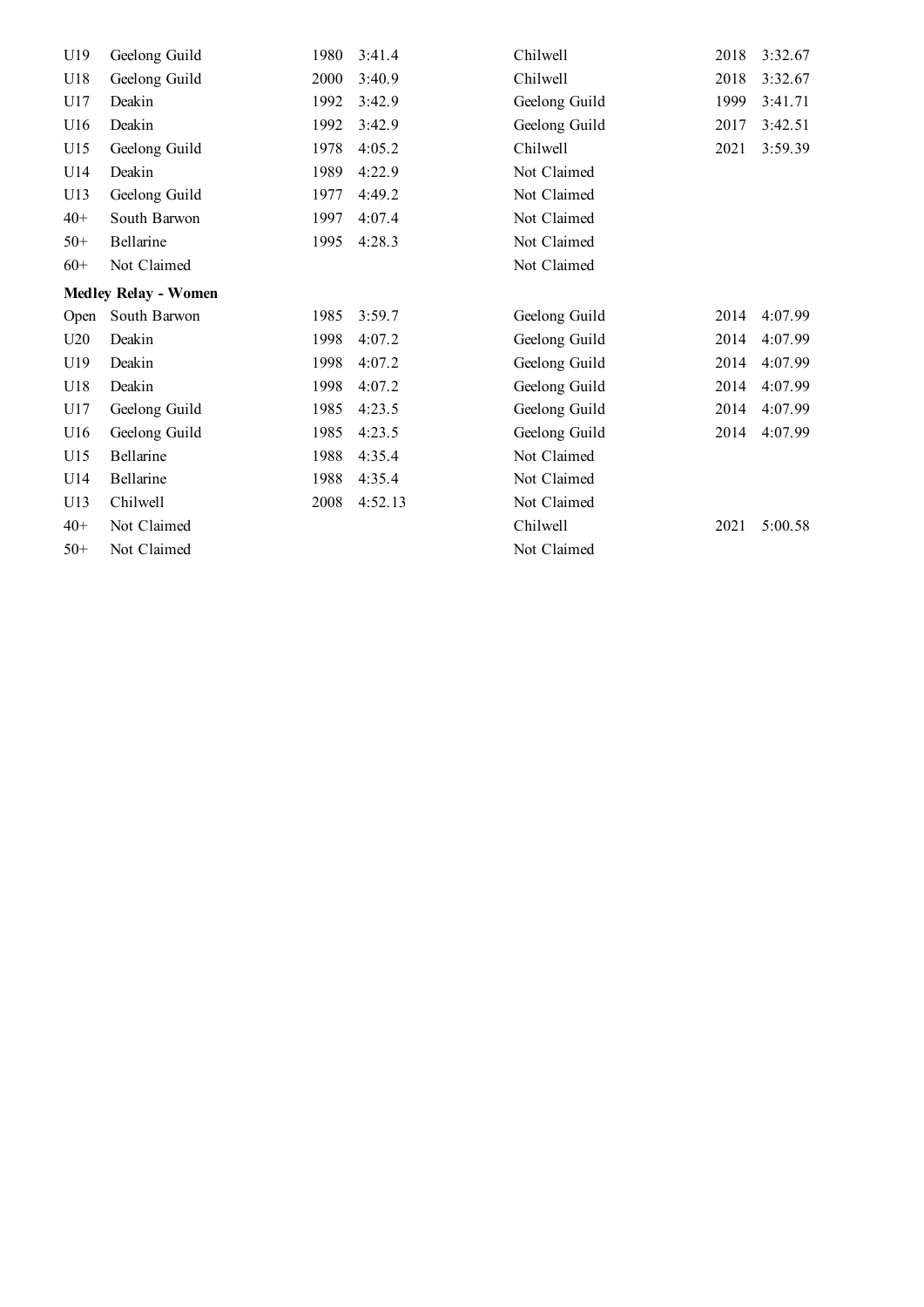+1.7

- +1.7
- +1.8
- +0.7
- +1.7

-1.3

 $\overline{)}.1$ 

-0.5

 $.5$ 

-0.5

 $.5$ 

 $.5$ -0.5

-1.2

 $).5$ +0.5

-0.5

-1.1

-0.7

+0.8

 $\overline{)}.1$ 

+1.8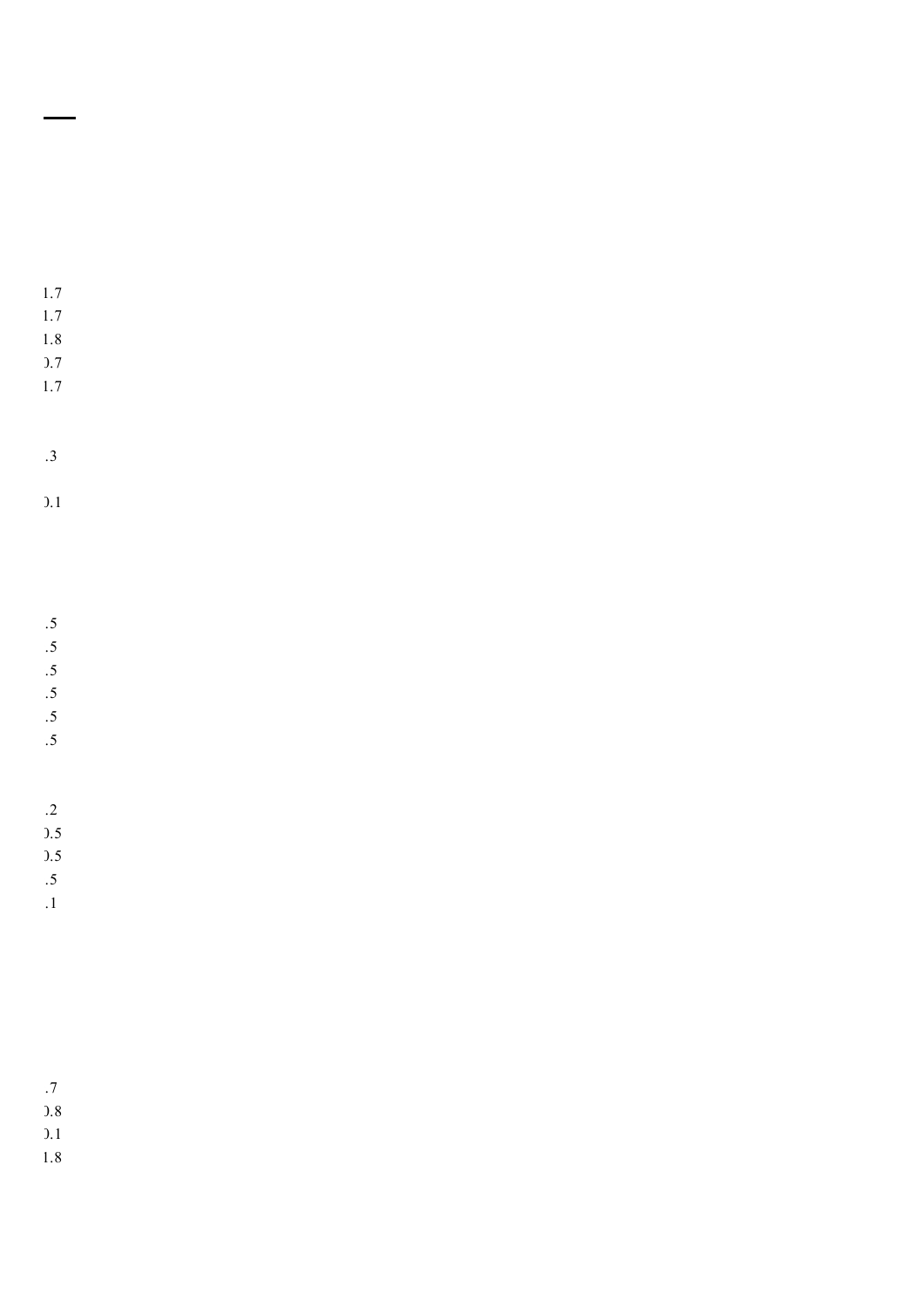- +0.7
- +0.7
- +0.7
- +0.7
- +0.7
- +0.6
- +1.1 +1.4
- 
- +1.4 +1.2
- -0.4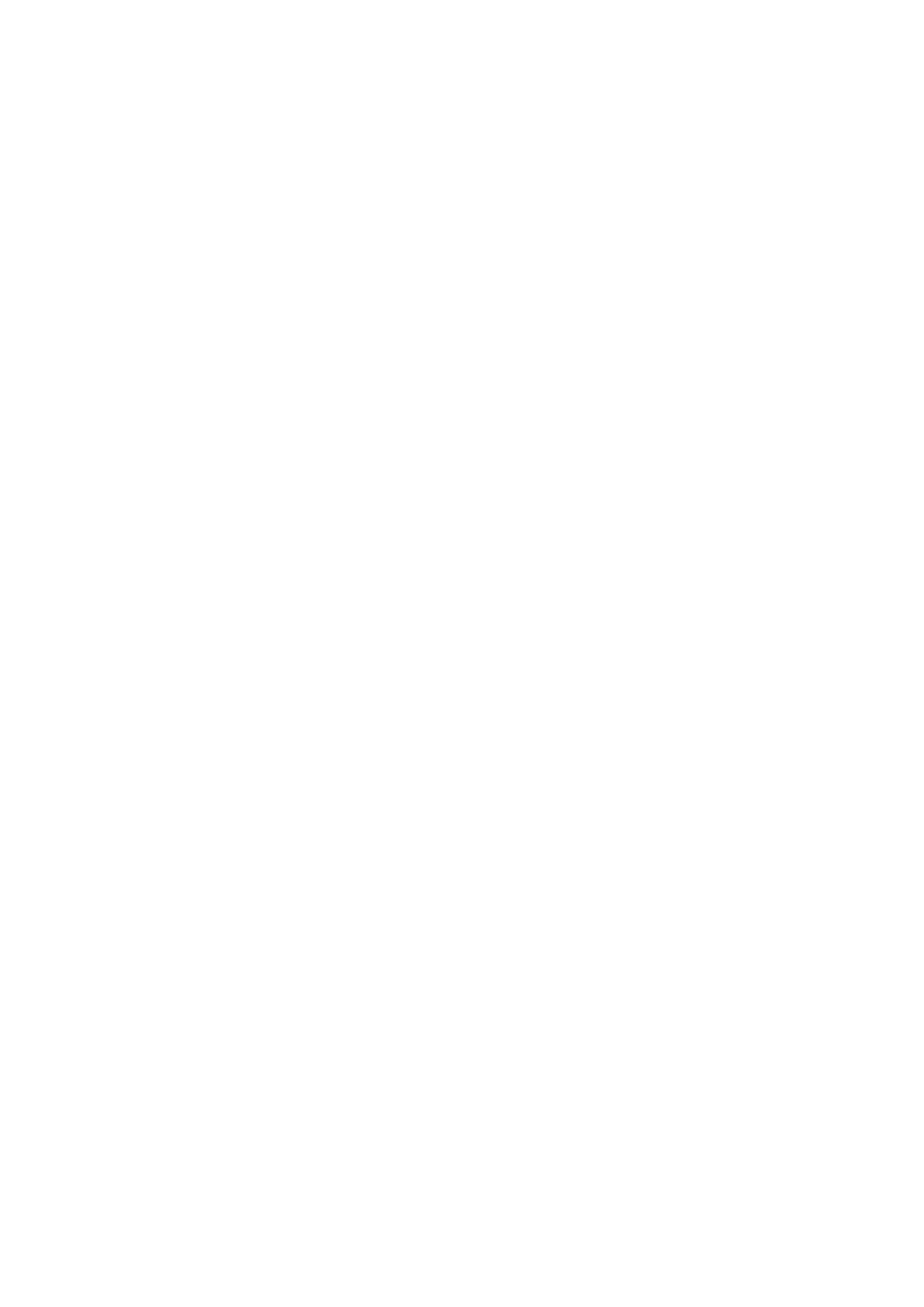-0.4

+1.2

+1.3  $\cdot$ .2  $.2$ 

-3.5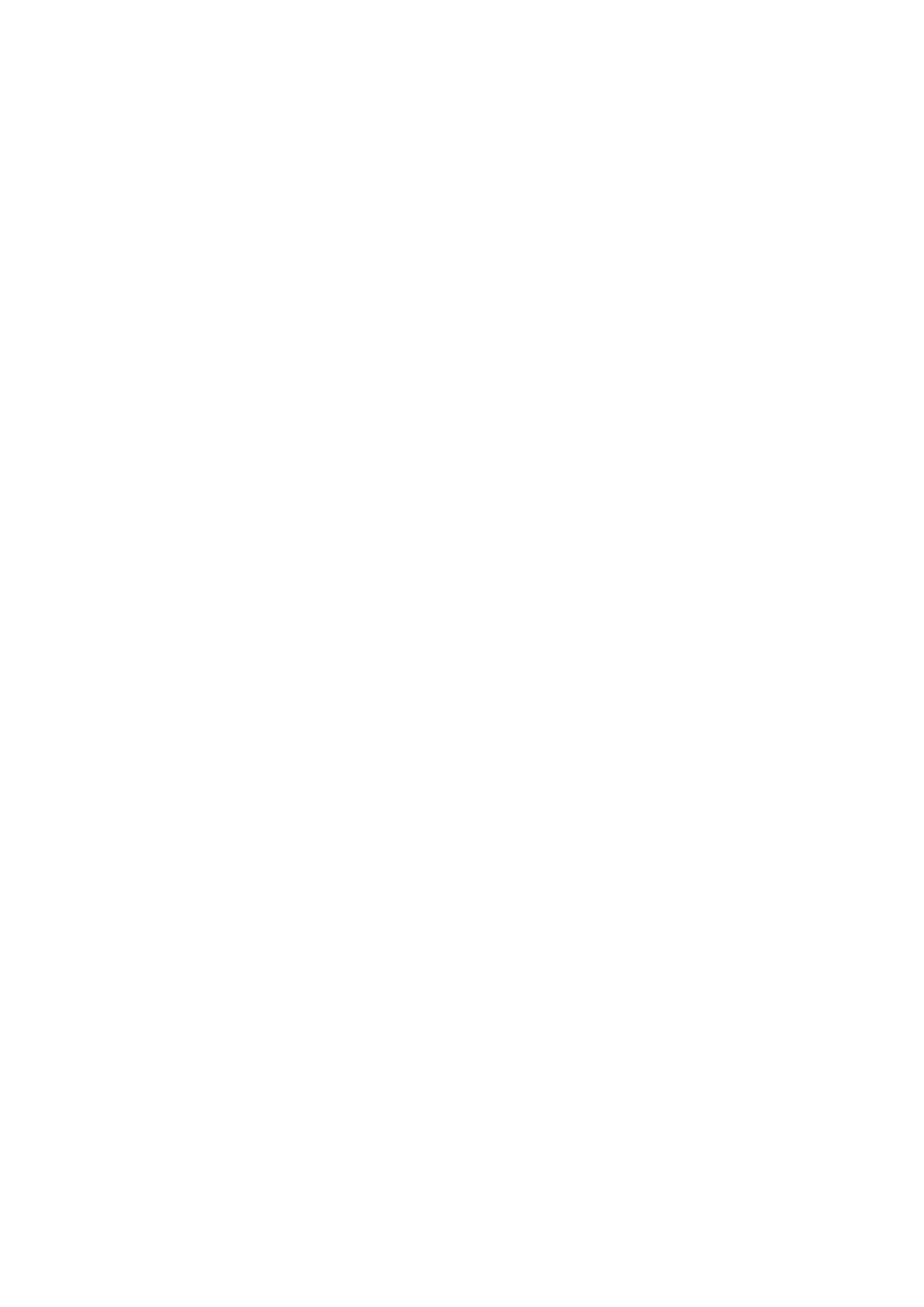- -0.8 -0.8
- -0.8
- 
- 
- -0.8 -0.8

 $\,$  .1  $\,$  $).5$  $\mathbf 0$ -1.3 +0.0 +1.5  $).2$ 

-0.4

-0.4

+1.0 +1.0 +1.0 +1.0 +1.0 +1.1

+1.0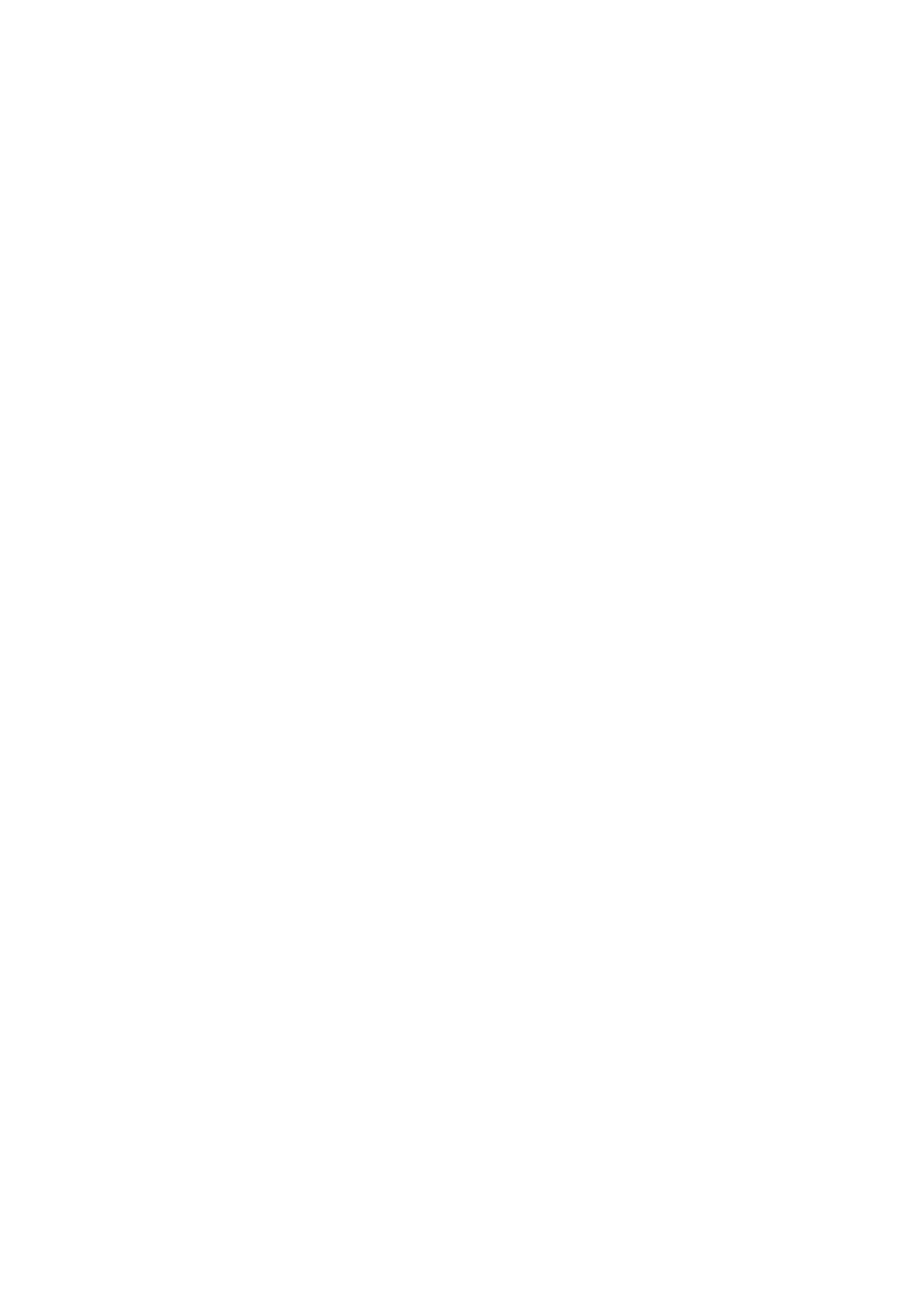+1.9 +1.9

+1.2

+0.6 +1.3 +1.7 +.08

+1.7 +1.7 +1.7 +1.7 +1.7 -0.9

- 
- +1.9
- 
- +1.9
- +1.9
- 
- 
- 
- +1.9
- +1.9
- +1.8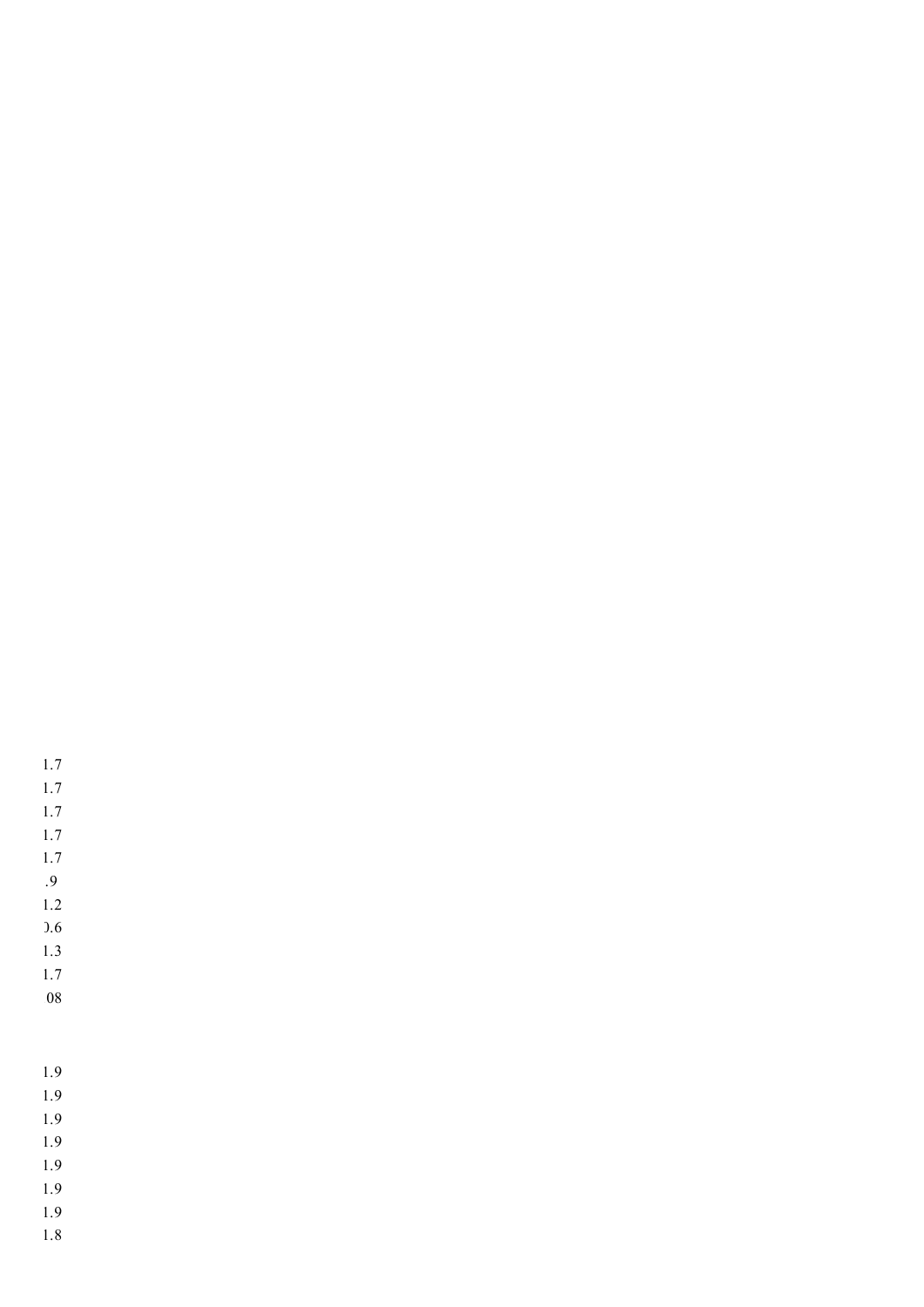+1.1